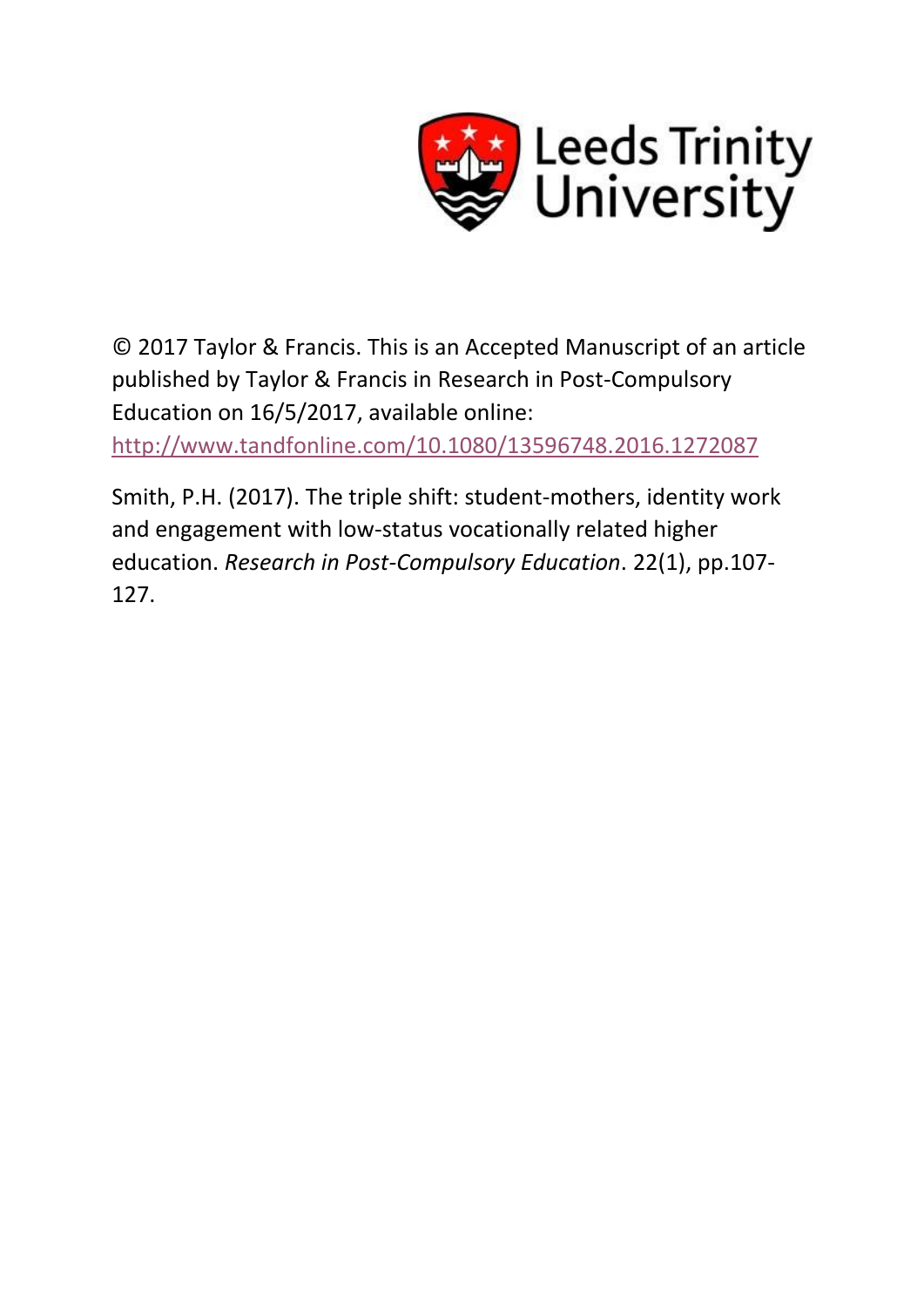# **The triple shift: Student-mothers, identity work and engagement with low status vocationally-related higher education**

Paul H Smith

*School of Social and Health Sciences, Leeds Trinity University, Leeds, England*

School of Social and Health Sciences, Leeds Trinity University, Leeds, England, LS18 5HD

Pa.Smith@leedstrinity.ac.uk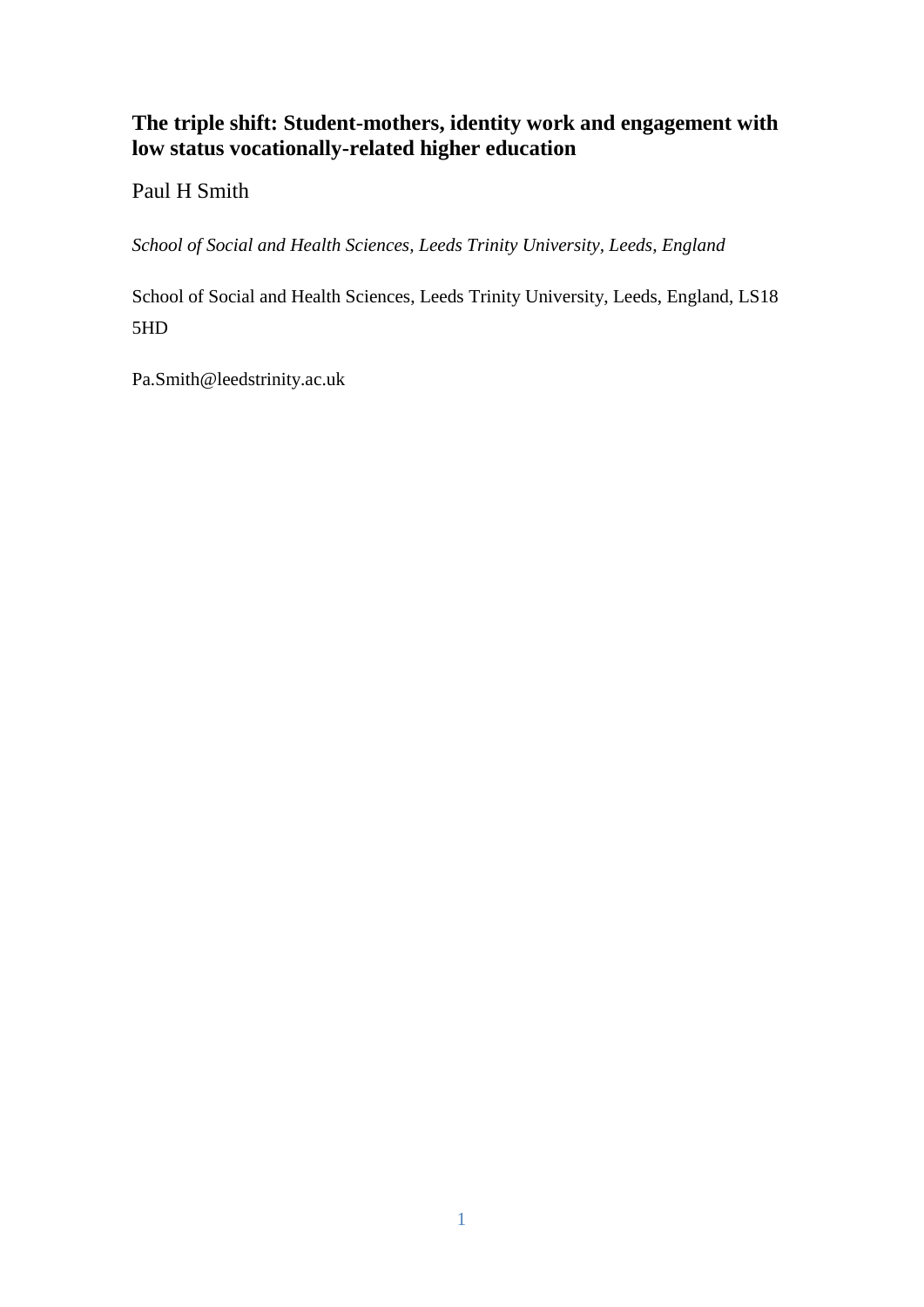## **The triple shift: Student-mothers' experiences of identity work and engagement with low status vocationally-related higher education**

This paper discusses a piece of qualitative research that examined the narratives that a group of learners articulated when they discussed their experiences of studying on a relatively low status, vocationally-related higher education programme. These students were school-based teaching assistants who were undertaking Foundation degree study at a post-1992 English university. Data collection was primarily undertaken via semi-structured interviewing with first and second year foundation degree students. Eight group interviews were carried out with 44 participants. These were followed up with 12 individual interviews. Participant observations and documentary analysis of course-related documents were also drawn upon as contextualising sources of information. The accounts that were provided by students who undertook study alongside mothering are focused upon within this paper. These learners were routinely found to be involved in a triple shift of identity work (Snow and Anderson 1987). This stemmed from their positioning in the home, higher education and their workplaces. It is suggested that Goffman's (1963) concepts of identity management, disidentifiers and stigma can be usefully employed alongside Bourdieu's (1977, 1984, 1997) habitus and field to make sense of the accounts that are documented.

Keywords: student-mothers, Foundation degree, Bourdieu, Goffman, habitus, stigma, teaching assistants, identity work

#### **Introduction**

The challenges that mothers encounter when they engage with higher education has been documented by a number of researchers in a range of international contexts (Books 2012, 2014, 2015; Merrill 2015; Moreau and Kerner 2012; Lynch 2008; Stone and O'Shea 2013). This valuable and insightful body of research has primarily focused upon learners' interpretations of balancing mothering with the demands of studying on traditional academic degrees. However, there is far less research on student-mothers' experiences of and reactions to vocationally-related higher education. Scholarship in this area is particularly important as such provision is expanding globally and student-mothers are increasingly accessing vocational 'zones' within a variety of higher education systems (Parry 2015).

Foundation degree education is one significant vocationalised space within UK higher education that such learners have been found to be entering in increasing numbers (Barkham 2008, Dunne et al. 2008a, 2008b). This paper draws upon the insights of Goffman (1959, 1963) and Bourdieu (1977, 1984, 1990, 1992) to primarily explore the accounts of a group of Foundation degree students who were also mothers. Those sampled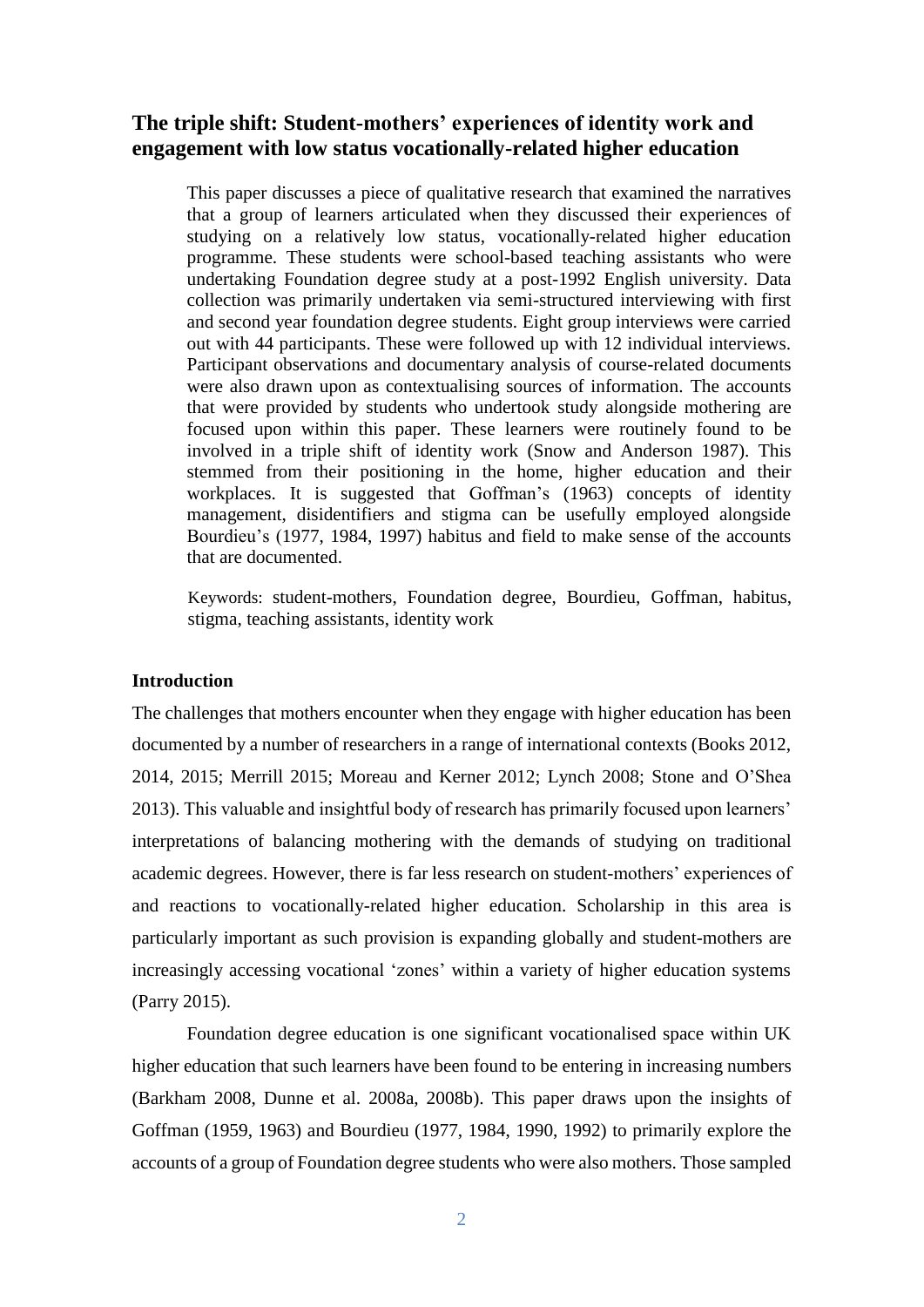were studying for a Foundation degree which was primarily designed to upskill schoolbased teaching assistants. Significantly, Morris (2010) has outlined how commitments to and the pressures of motherhood are central to why large numbers of women become teaching assistants and latterly enter Foundation degrees that are specifically aimed at such workers.

This paper begins by exploring literature that has examined the nature and development of Foundation degrees. Wider international trends and discourses related to the vocationalisation (Lamoure and Rontopoulou 1992) of higher education are examined to contextualise this discussion. Research that has explicitly explored teaching assistants' experiences of Foundation degrees is then critically reviewed. The second part of the paper proceeds to provide discuss learner accounts of their experiences of being a studentmother who has participated in Foundation degree study.

#### **The vocationalisation of higher education and the emergence of Foundation degrees**

In recent decades, higher education policy discourses in a number of countries have linked economic decline to higher education's failure to adequately promote vocational education and training (VET) (Fleckenstein and Lee 2016). One outcome of this discourse has been a global expansion of vocationalised provision. Countries such as Australia (Graf 2013), Germany (Jacob and Solga 2015), India (Gandhi 2013), Portugal (Hasanefendic, Heitor and Horta 2016), the UK (Parry 2015) and the USA (Graf 2015) have all experienced significant expansion of vocationally-related higher education. However, the desirability of such expansion has been the subject of considerable academic debate and critique.

Some of those who have supported an extension of vocationally-related higher education have been accused of promoting a destructive instrumentalist discourse, where education becomes commodified and is solely defined as a measurable investment (Stich 2012). Critics in the United States have long expressed their concern about vocationalisation, especially in relation to declining academic standards and intellectual simplification (Weinstock 1968). Elsewhere, it has also been alleged that many vocational degrees lack depth and are a threat to 'the traditional liberal arts model' of higher education (Stich 2012). It has also been alleged that the exponents of vocationalised higher education offer a narrow and outdated notion of employability which underestimates the demise of lifetime careers and the subsequent need for workers to consequently develop transferable skills (Gibbs 2000).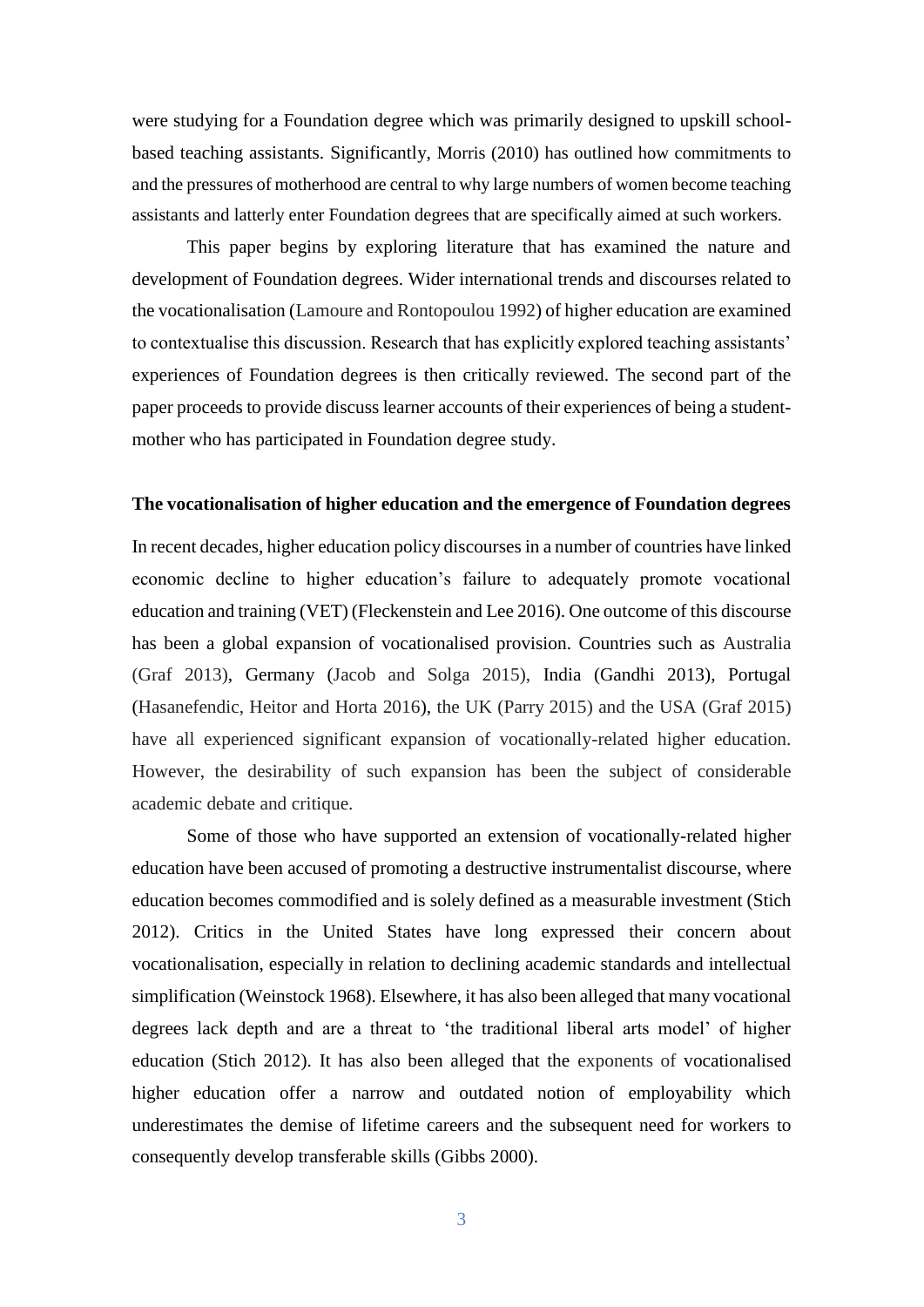Despite these concerns, there has been a substantial global expansion of vocationally-related higher education programmes. In the UK, a rapid increase in the number of Foundation degrees has played a significant part in this growth. These qualifications are vocationally-related sub-degrees which were launched in 2001 by the New Labour Government of the time. Foundation degrees require learners to study 240 degree credits. Half of these credits must be studied at level one and half at level two. They are therefore officially classified as the equivalent to the first two years of Bachelor's degree. Foundation degrees often focus upon occupations that are predominantly populated by non-graduate para-professional workers and offer a vocational route into higher education. Work-based and academic learning are promoted as being equally important facets of the Foundation degree experience (Doyle 2003). These qualifications are required to offer a progression route to a 'top-up' year where students can achieve a 120 credits at level six in the UK qualifications framework. Students who successfully achieve these credits are awarded a full honours level degree.

Foundation degrees can be studied on either full or a part-time basis. At their launch, they were partially justified within a neo-liberal discourse which connected economic failure, workers' inadequacies and the need for more vocational education. Alongside such rhetoric, the social democratic discourses were drawn upon, notably around higher education's capacity to promote social mobility when it is accessed by disadvantaged groups. Here Foundation degrees were promoted as vehicles of social change that would increase the life chances of the socially disadvantaged (Lammy 2009; Parry 2006). This intertwining of neo-liberal and social democratic discourses might be viewed as reflecting New Labour's desire to achieve electoral success by advancing a set of diverse messages in order to reach different parts of the UK electorate.

Foundation degree numbers have grown significantly over the last decade from 19,585 in 2004-05 to 35,700 in 2012-13 (Hansard 2014). In 2012-13, 3% of higher education qualifications in England were awarded at Foundation degree level (HESA 2014). Between 2006-07 and 2008-09, half of all full-time Foundation degree learners were over 20 years of age at the start of their courses. For part-time students in the same period, the figure was 90% (HEFCE 2010).

Research has also revealed a highly gendered pattern of subject choice at Foundation degree level (Nelson 2006). The subject area of 'Education' has consistently had the highest level of female enrolments and the fewest male participants. Only 3% of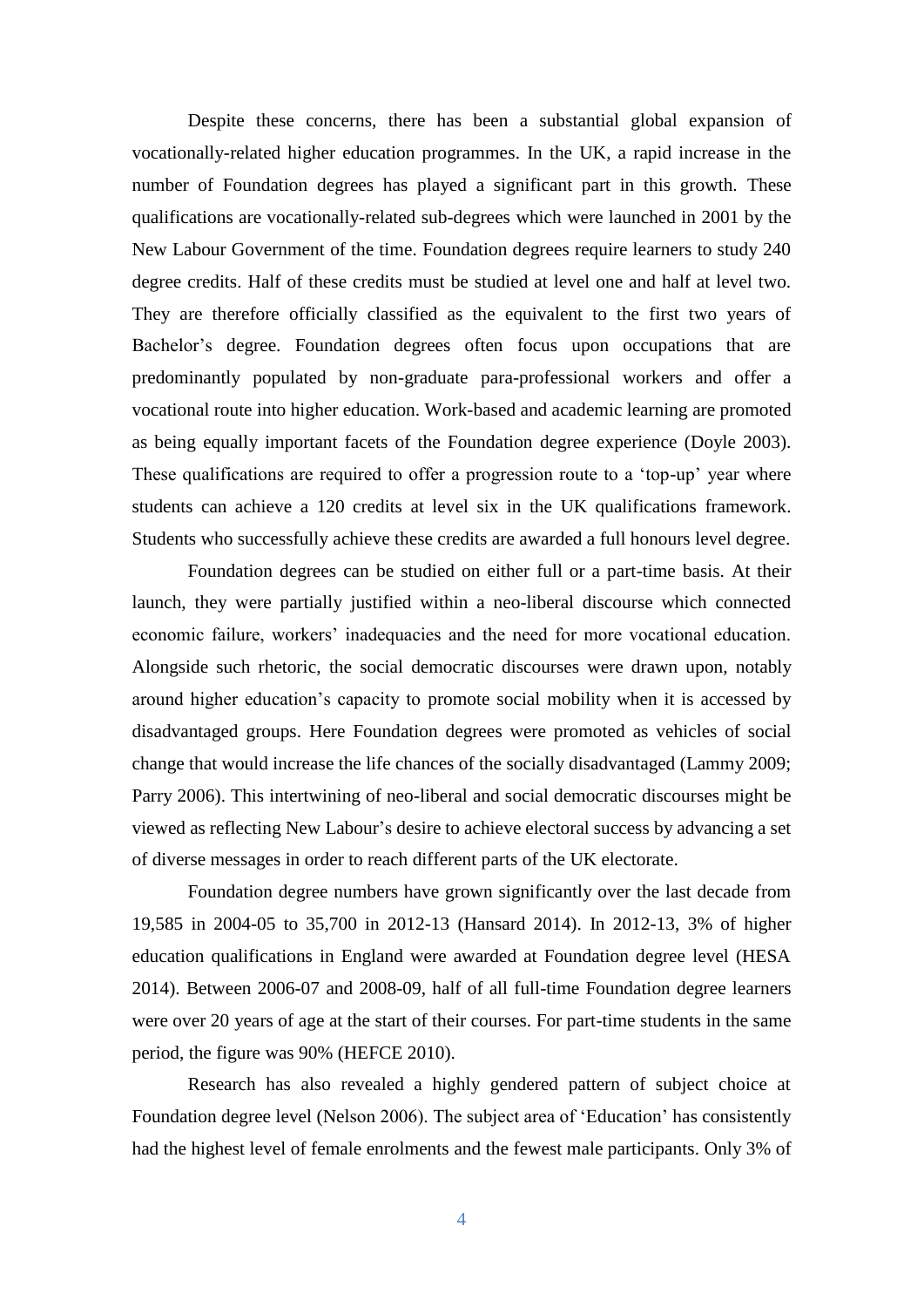students on these courses were male in 2010 (HEFCE 2010). This highly gendered pattern of participation needs to be assessed in a context where just over half of full-time students and around two thirds of part-time Foundation degree students are female (HESA 2014). Foundation degrees have also been found to recruit well amongst mature learners from low participation neighbourhoods, where high levels of social disadvantage exist (Fenge 2011; HEFCE 2010; Robinson 2012). Many of part-time learners are mothers who face multiple social disadvantages. Foundation degrees have been likened to the associate degrees that some community colleges in the USA offer (Wilson, Blewitt and Moody 2005). Both these qualifications have identified as meeting the needs of comparable groups of excluded learners (Robinson 2012). In the light of this context, the relative lack of explicit research into student-mothers' engagement with these programmes is a particular concern.

Reflecting some of the criticisms that have been made more generally of vocationalised higher education, Foundation degree's critics have expressed strong reservations about their development and expansion. For instance, the notion that such degrees will lead to enhanced social mobility has been challenged (Gibbs 2000; Doyle 2003). Indeed, it has been argued that Foundation degrees maintain inequitable social divisions, partly as a consequence of the lowly position that they occupy within the status hierarchy of UK higher education (Robinson 2012, 465). Concerns have also been raised about the disproportionate influence that employers can have on determining the content of Foundation degrees (Gibbs 2002). Such provision has been accused of primarily aiming to provide employers with an enhanced pool of upskilled, but uncritical and malleable workers. Greenbank (2007) has also claimed that the practical nature of Foundation degree learning produces students who are unequipped to undertake future academic study. Progression to a more traditionally academic honours level study may consequently be problematic. This proposition has, however, been disputed by other researchers (Morgan, 2010).

#### **The expansion of teaching assistant numbers, roles and Foundation degrees**

The development of Foundation degrees aimed at teaching assistants has been regarded as 'a timely response' to role adjustment that these workers have experienced in UK schools (Morris 2010, 481-2). 'Role stretch' and 'role creep' (Warhurst et al. 2014, 159) amongst teaching assistants has led Webb and Vulliamy (2006) to the claim that they are now operating as assistant teachers. Accompanying this dramatic role change has been an equally striking increase in teaching assistant numbers (Tucker 2009). According to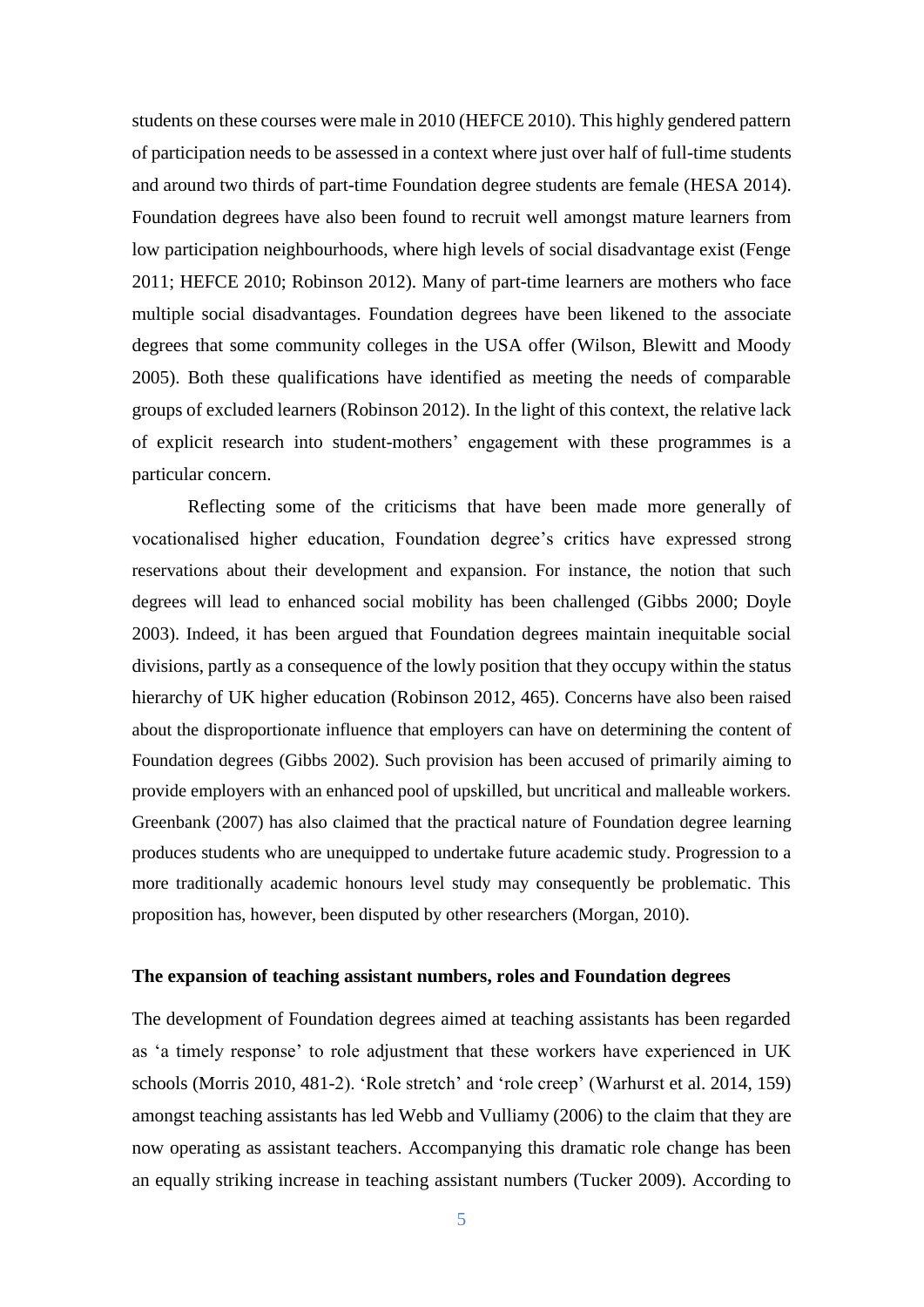the Department for Children, Schools and Families (2009) statistics, there was a tripling of employed teaching assistant numbers in English schools between 1997 and 2009 from 49,700 to 157,200 (Morris 2010). By 2014 there were 255,100 full time equivalent posts in English schools (DfE 2014).

The increasing employment of teaching assistants in schools has been documented in Australia, Canada, China, France, Hong Kong, Iceland, Italy, Germany, Malta, South Africa, Sweden and the USA (Houssart 2013; Radford et al. 2014; Trent 2014). The OECD has noted how by 2009, 30 countries employed such workers within their schools (Edmond and Hayler 2013). Such expansion has also been identified as being part of a wider international trend where increasing numbers of paraprofessionals have been employed in a range of social services (Tent, 2014). The UK teaching assistant workforce is highly feminised. Ninety-eight percent of these workers are female (DfE 2014). Researchers have highlighted how gendered notions of parenthood, and specifically motherhood, are linked to the inequitable position that teaching assistants experience in terms of their employment. It has been claimed that teaching assistants' work is often 'seen as women's work' and in some respects can be regarded as 'an extension of the historical roles of 'housewife' and 'mother'' (Barkham 2008, 852).

Over the past decade, a comparatively small body of research literature has been produced that has directly examined teaching assistants' experiences of studying on Foundation degrees related to their workplace roles. Constructively, learners on these programmes have been found to gain improved self-confidence (Morris 2010) and enhanced self-esteem (Dunne et al. 2008a, 2008b). Studies have also revealed that such students feel more valued within their workplaces (Bedford et al. 2006; Dunne et al. 2008a). Moreover, it has been suggested that student-mothers who study on these courses believe that their children view them more positively (Tierney and Slack 2005; Woolhouse, Dunne and Goddard 2009).

Research has indicated that Foundation degree learners sometimes encounter serious financial pressures, difficulties with academic writing, inadequate employer support and challenges when attempting to apply academic theory to their workplace practices (Tierney and Slack 2005). Additionally, it has been maintained that learners on these programmes often believe that Foundation degrees are not 'real' degrees (Dunne et al. 2008a, 239) or valuable standalone qualifications. For mothers, balancing the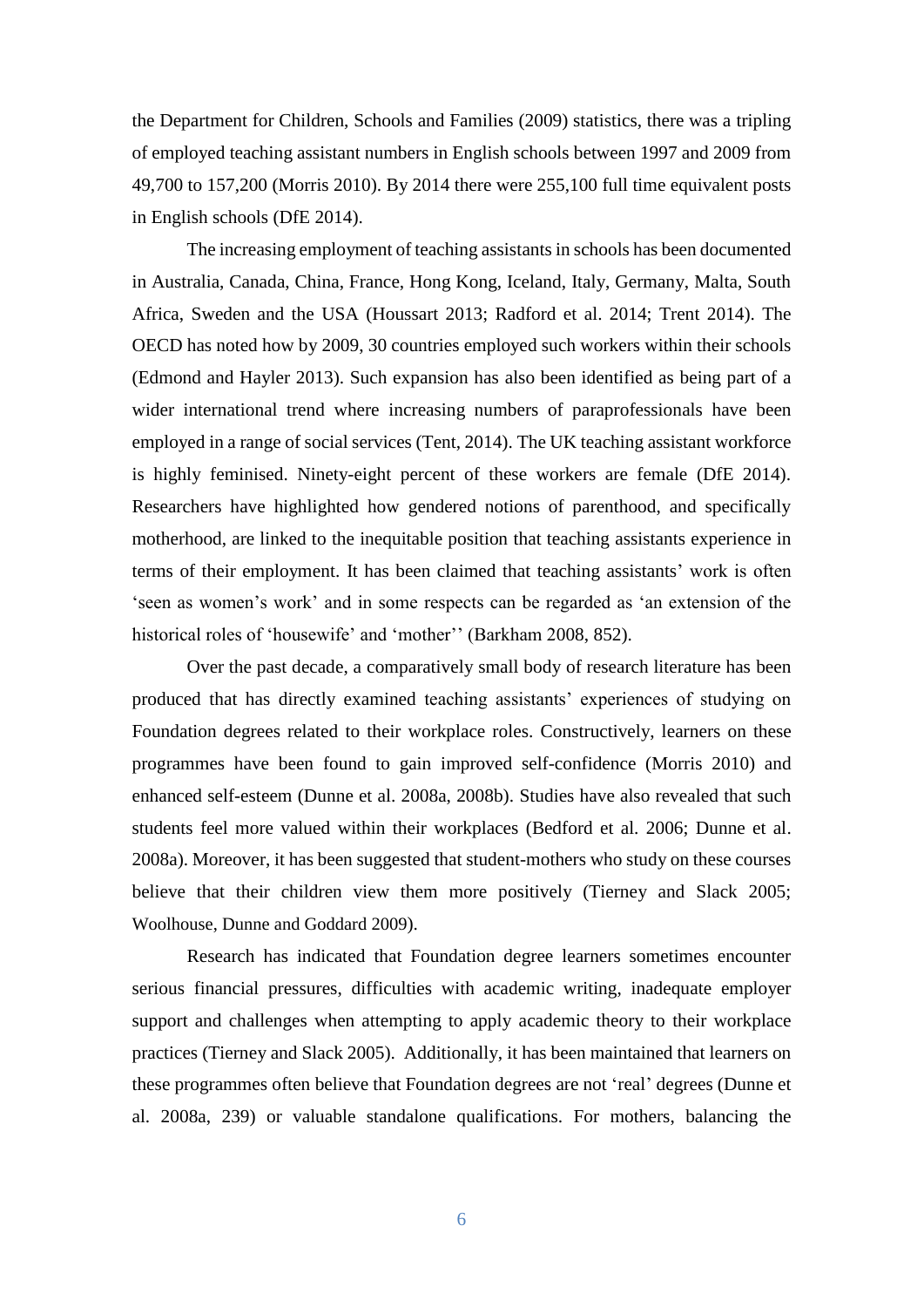combined expectations of Foundation degree study and parenthood has been found to present particular challenges (Morris 2010; Tierney and Slack 2005).

The strategies and resources that Foundation degree learners draw upon as they navigate their studentship has also been discussed by scholars, albeit briefly. Peers (Taylor 2014) and family networks (Morris 2010) have been found to be important sources of support that these students draw upon. However, what these support mechanisms might indicate about conceptions of the self and social inequalities is an under explored area of investigation.

Woolhouse et al. (2009) have further claimed that teaching assistants who study for Foundation degrees accrue limited amounts of cultural, economic and social capital. Unusually for research into teaching assistants' experiences of Foundation degree study, Woolhouse et al.'s (2009) analysis links empirical findings to wider debates about social inequalities, power, class and social reproduction. Bourdieu's (1977, 1979, 1984, 1992) sociological analysis of forms of capital, education and social reproduction is effectively drawn upon to cast doubt on the extent that Foundation degree study is likely to generate a range of rewards. Such an outcome is, however, not specific to teaching assistants and similar findings have been found amongst other groups of Foundation degree students (Ooms et al. 2012; Simm et al. 2012; Wareing 2008).

Fenge (2011) has also argued that Bourdieu's (1977, 1984, 1990, 1992) conceptual framework provides a useful analytical tool that can be used to explore the sense that Foundation degree learners make of their experiences and identities. Bourdieu's conceptualisations are employed alongside the notion of identity work to explain how her sample defined themselves and their educational experiences. Usefully Snow and Anderson (1987, 1348) have explained how identity work encompasses 'the range of activities individuals engage in to create, present, and sustain personal identities that are congruent with and supportive of the self-concept.' Fenge's (2011) research suggested that Foundation degree students who study at further education colleges regard their experiences as having been structured by a combination of individual and institutional habitus which enabled them to maintain an established sense of self.

Fenge (2011) has argued that the Foundation degree students who she researched possessed a distinctive habitus and identity that was partially informed by their studies having taken place within a further education college where high levels of individualised support had been accessed. Their outlooks incorporated a sense of being 'second chance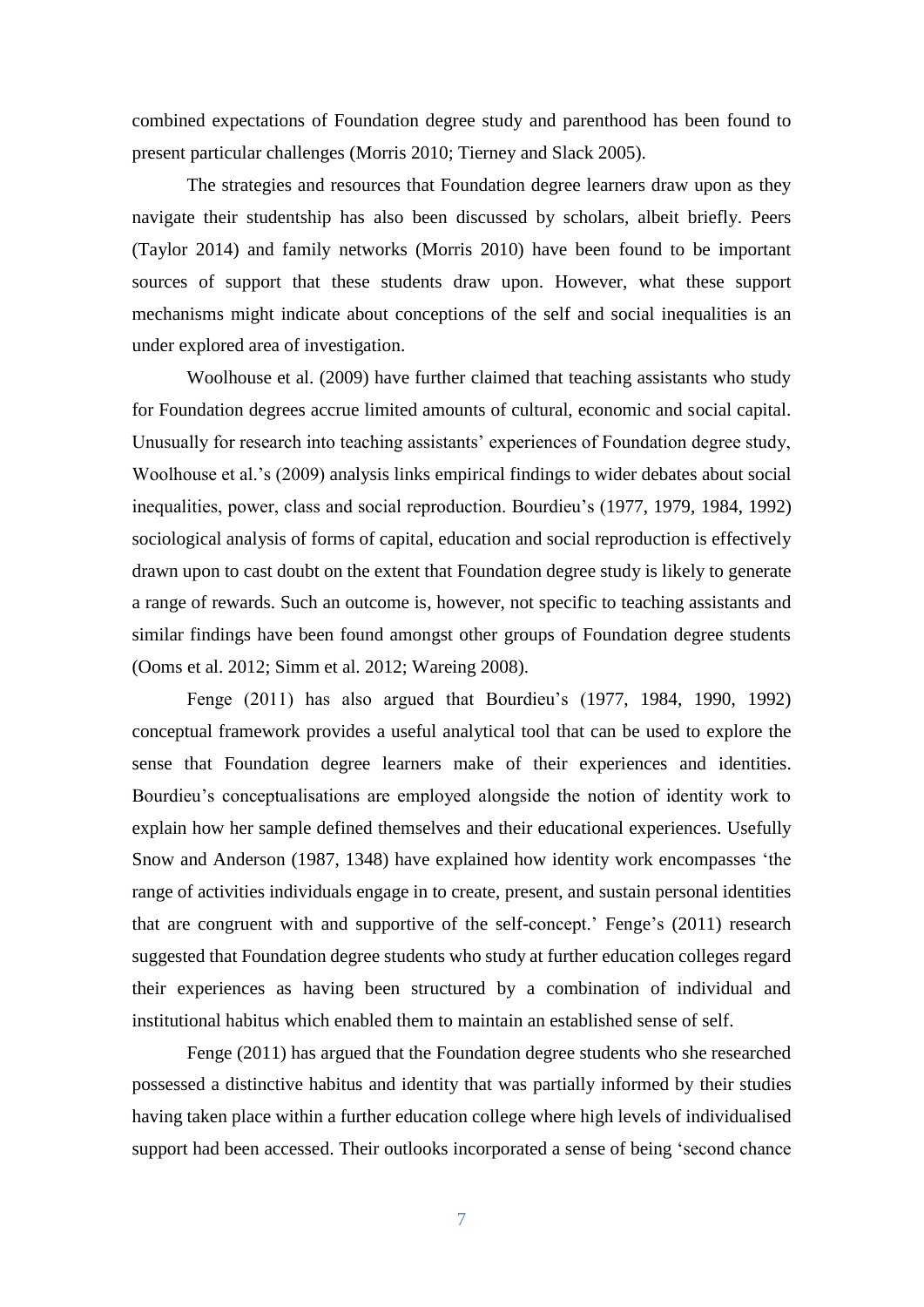learners' undertaking 'not quite education'. Positively, the latter seemed to have encouraged them to believe that they could enter undergraduate study as not 'not quite education' seemed more accessible than traditional university-based study.

Whilst Fenge's (2011) work raises important issues about the influence that on habitus and field can have of Foundation degree students' conceptions of self, there is an exclusive focus on the influence of the educational setting and habitus related to this. Interestingly, the six students who were sampled were all mature workers and it is therefore surprising that the influence of family life and work were not examined in great detail. Fenge's (2011) work does however illustrate the potential value that Bourdieu's (1977, 1984, 1990, 1992) work offers in terms of explaining such students' identities and the practices that individual's undertake to sustain these, that is identity work. The analysis that is presented in this paper also draws upon aspects of the sociological analysis that have been provided by French social theorist Bourdieu (1977, 1984, 1990) to explore Foundation degree study as a form of identity work. Bourdieu's (1990, 53) influential concept of habitus is drawn upon which he defines as:

a system of durable, transposable dispositions, structured structures predisposed to function as structuring structures, that is, as principles which generate and organize practices and representations that can be objectively adapted to their outcomes without presupposing a conscious at ends or express mastery of the operations necessary in order to attain them.

Habitus encompasses often taken-for-granted outlooks or 'the feel for the game', habits and other social practices. It is viewed as a product of players' life experiences within a series of social contexts where power, amounts of capital and positioning structures agency. Achievement in particular social contexts or fields are defined by how suitable players' habitus and capital is. The paper that is presented suggests that habitus is a particularly useful concept when it is examined in conjunction with the theoretical insights from the American sociologist Erving Goffman (1959, 1963). Bourdieu himself had a great interest in Goffman's work and edited five translations of Goffman's books into French. Swartz (1997) has outlined how Goffman had been an important influence on Bourdieu's constructs, even though he rarely explicitly cites his work. In particular, it is noted that 'Bourdieu finds in Goffman's strong sense of agency a strategic corrective to French structuralism' (Swartz 1997, 26).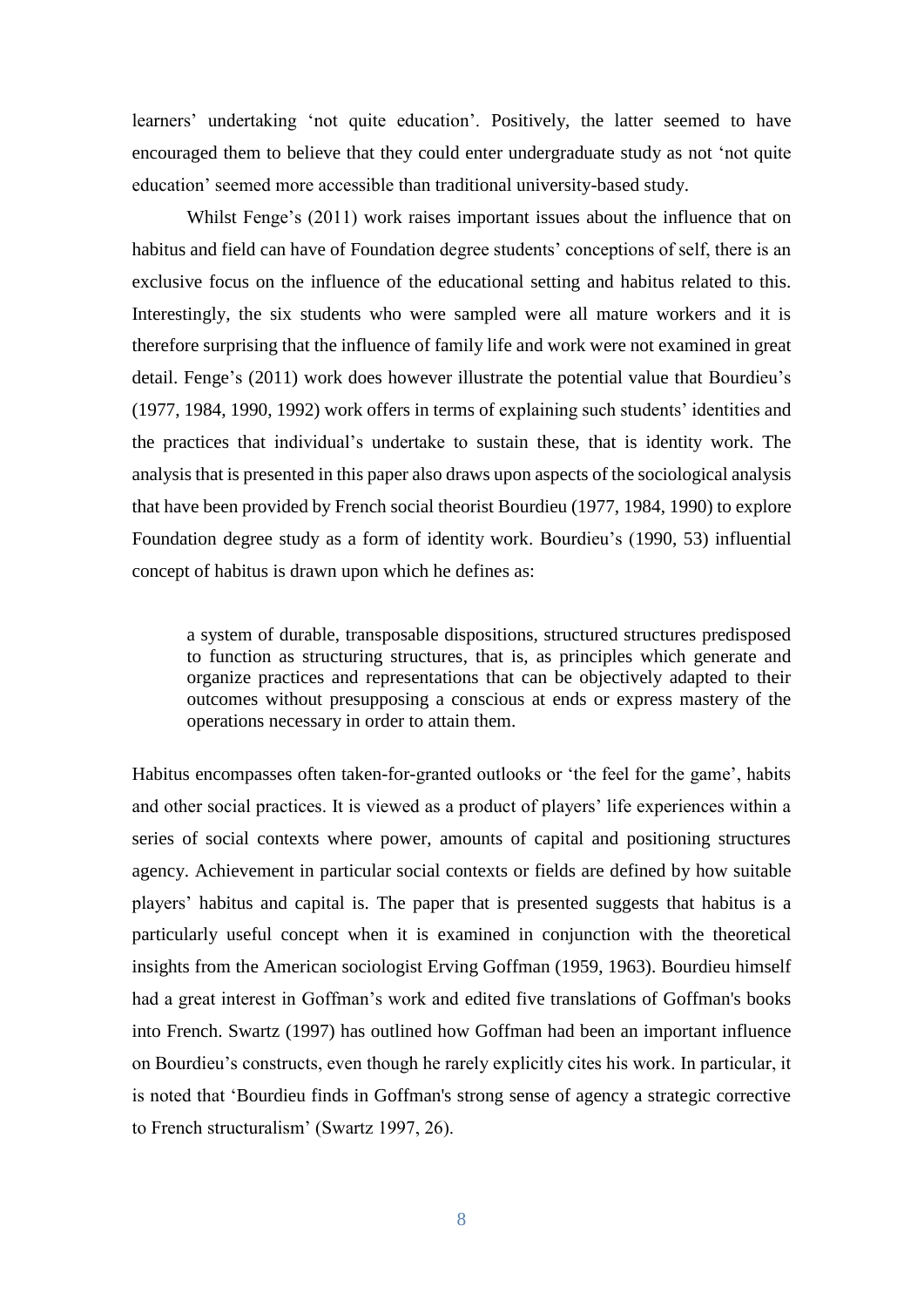This paper argues that Goffman's (1963) concept of stigma and his discussion of how it can inform identity construction provides particularly useful insights that can be usefully applied to Foundation degree students' accounts of their understandings. He explains that the outlooks that an individual hold are modified as a result of the interactions and the success that they have in achieving successful identity management. In this way, his work might be regarded as providing detail of the mechanisms that can promote a change of an individual's habitus. Potentially it also affords a position whereby outlooks are not always part of an unreflective outlook and can be consciously modified as a result of lived experiences. Goffman's (1959. 1963) emphasis upon the transformative capacities of agency to structure an individual and group outlooks (habitus) therefore particularly useful.

For Goffman (1959, 1963) agency is an important part of the identity construction process. He contends that the construction of self involves performances on a variety of stages. Crucially, 'being' and 'acting' are inseparable as social life is played out (Lawler 2014, 127). Within this analysis is an emphasis on how the gaze or perceived gaze of others agency or performance. Avoidance of stigma (Goffman 1963) is identified as a key influence on agency. Goffman's (1963, 9) conception of stigma encompasses 'attributes' that are 'deeply discrediting' and 'the situation of the individual who is disqualified from full social acceptance'. Agency and social relationships are integral to turning an 'attribute' into a stigma. Social relationships, power differentials and social context are lead to stigmatization in some circumstances and not others. The construction of identifiers and disidentifiers is a significant part of identity construction and stigma evasion. Bryant (2014, 66) explains how the latter are often employed by presenting 'attributes or elements of one's presenting self that contradict' a stigmatised identity.

## **Research methods**

This paper draws upon a piece of empirical research that was carried out over a relatively long period of time between 2008 and 2015. Although this investigation did not adopt what is traditionally regarded as an ethnographic format (Aggleton 1987; Ball 1981; Bhatti 2012), it did draw upon key aspects of the research design that this approach adopts (Trowman 2006). The ontological position of this investigation was interpretivist in that human beings were viewed as socially constructing their worlds through interpreting and acting upon the understandings that they have of it. Largely qualitative data was collected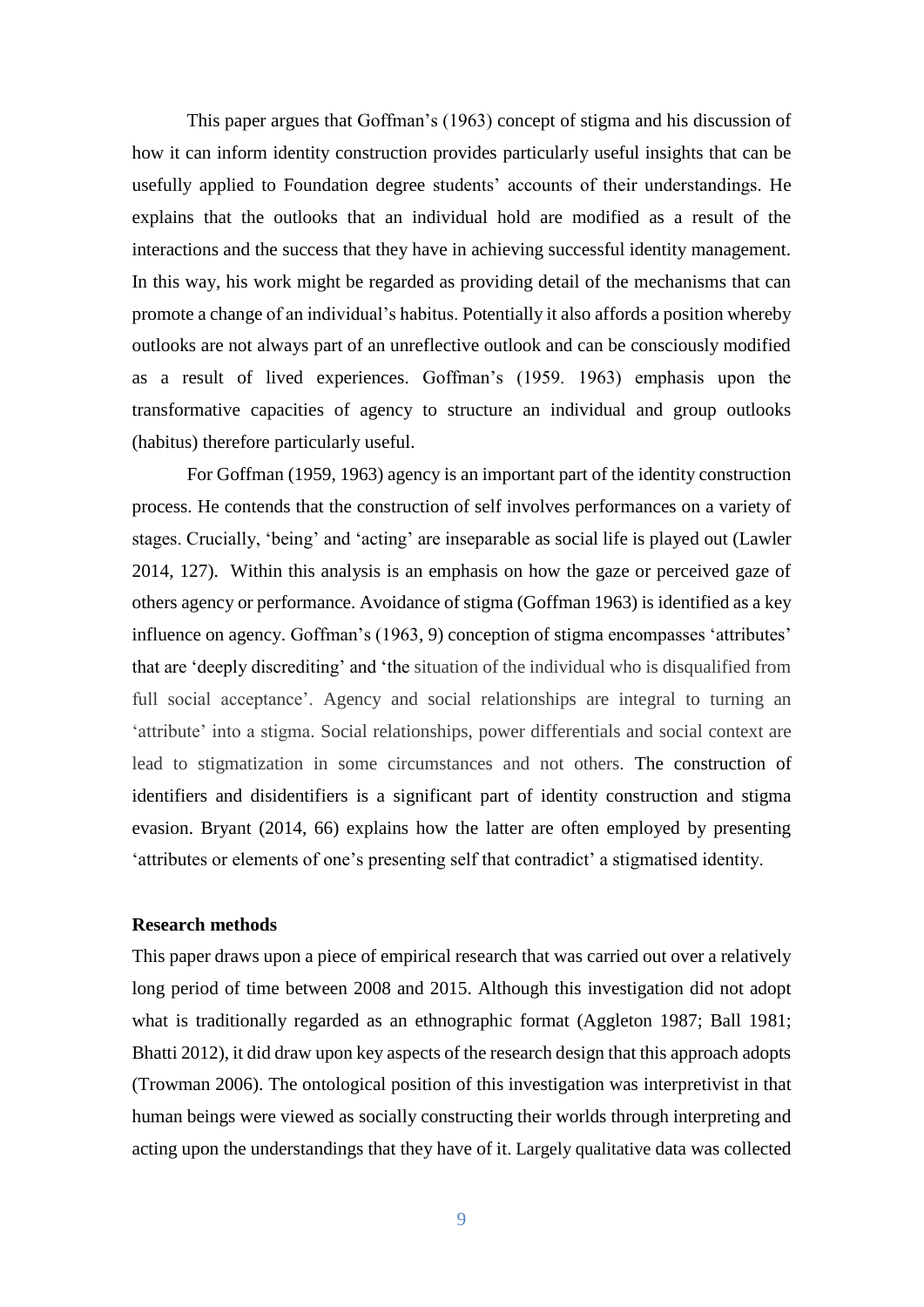over several years at one English post-1992 university in the North of England, with semistructured interviewing, participant observation and documentary analysis employed to collect a range of qualitative data. In-depth semi-structured interviews were conducted over a period of three years on an individual and group basis. Fifty-six teaching assistants who were enrolled on a Foundation degree related to their work consented to be interviewed. Forty-four students took part in eight group interviews and 12 participated in individual interviews where emerging themes were explored in greater detail. Fourteen modules were observed and documents including class lists, National Student Survey data, Head of Programme interview records, programme validation documents and timetable information were also analysed.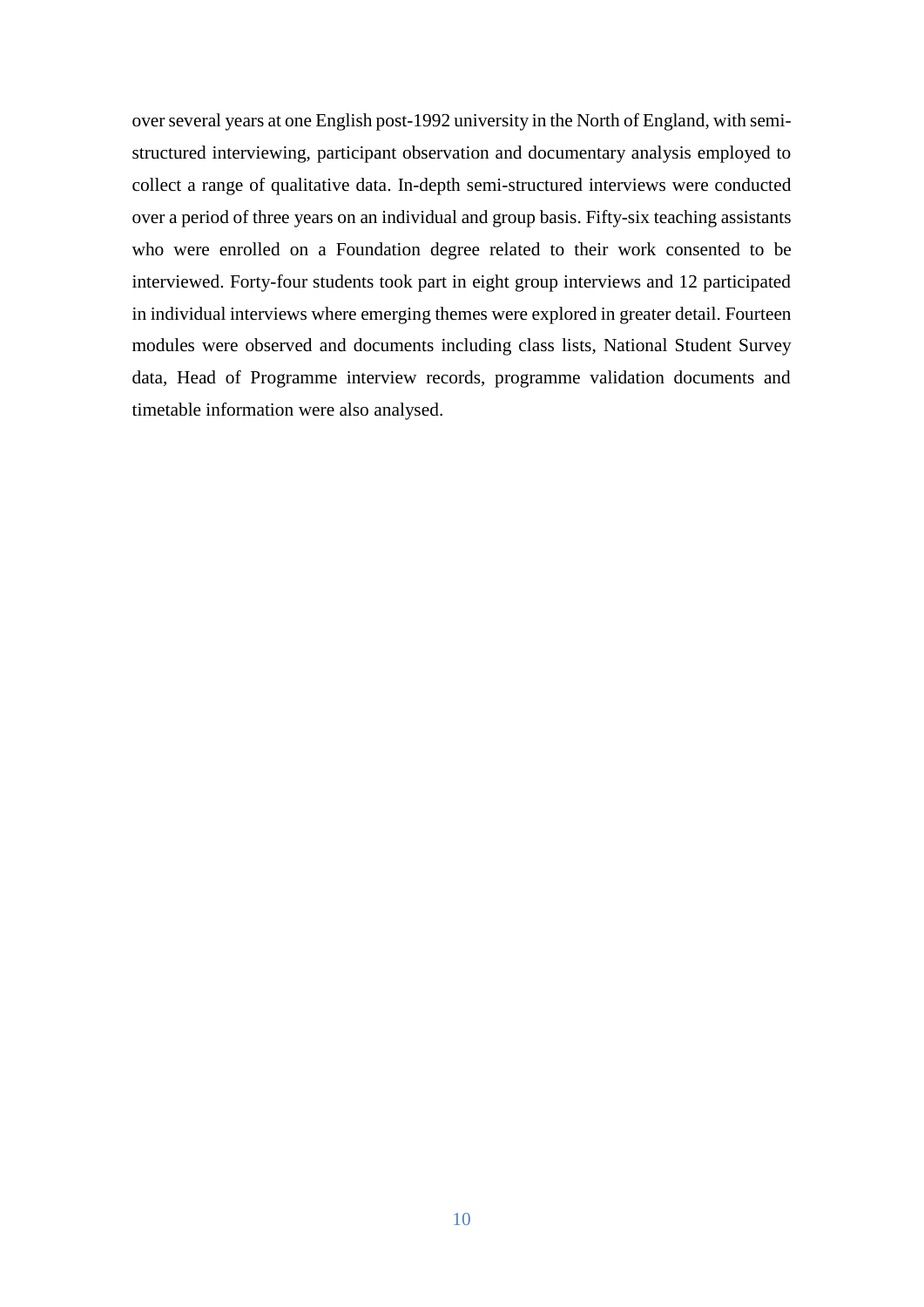|                                | Group (N)      | Individual (N)   |
|--------------------------------|----------------|------------------|
| Female                         | 43             | 11               |
| Male                           | $\mathbf{1}$   | $\mathbf{1}$     |
| Aged under 30                  | 12             | 3                |
| Aged 30-39                     | 26             | $\overline{7}$   |
| Age 40 plus                    | 6              | $\overline{2}$   |
| First year of study            | 20             | $\overline{0}$   |
| Second year of study           | 24             | 12               |
| Mother                         | 38             | 9                |
| Father                         | $\mathbf{1}$   | $\mathbf{1}$     |
| No children                    | 5              | $\overline{2}$   |
| School sector                  |                |                  |
| Primary                        | 41             | 11               |
| Secondary                      | $\overline{3}$ | $\mathbf{1}$     |
| Ethnicity                      |                |                  |
| White British                  | 42             | 12               |
| White Eastern                  | $\mathbf{1}$   | $\overline{0}$   |
| European                       |                |                  |
| Nigerian                       | $\mathbf{1}$   | $\boldsymbol{0}$ |
| Employed                       | 42             | 11               |
| Volunteer                      | $\overline{2}$ | $\mathbf{1}$     |
|                                |                |                  |
| Married                        | 29             | 8                |
| Single parent                  | 6              | $\mathbf{1}$     |
| Cohabiting                     | $\overline{4}$ | $\mathbf{1}$     |
| Single                         | 5              | $\overline{2}$   |
| Total number of<br>respondents | 44             | 12               |

**Table1. Characteristics of interviewees**

The Foundation degree students mainly attended university classes on an evening and in addition to university-based learning, work-based learning was an integral part of their studies. The university where the students were enrolled had a relatively small student population of just over 6500, with over two thirds of it being females. Ethnic minority students were under-represented within the student-body compared to many other UK universities. Purposive sampling (Richie et al. 2014) was used to select interviewees, classes for observation and relevant documentary materials. Samples were taken from four cohorts of Foundation degree students were taken. All those who were sampled were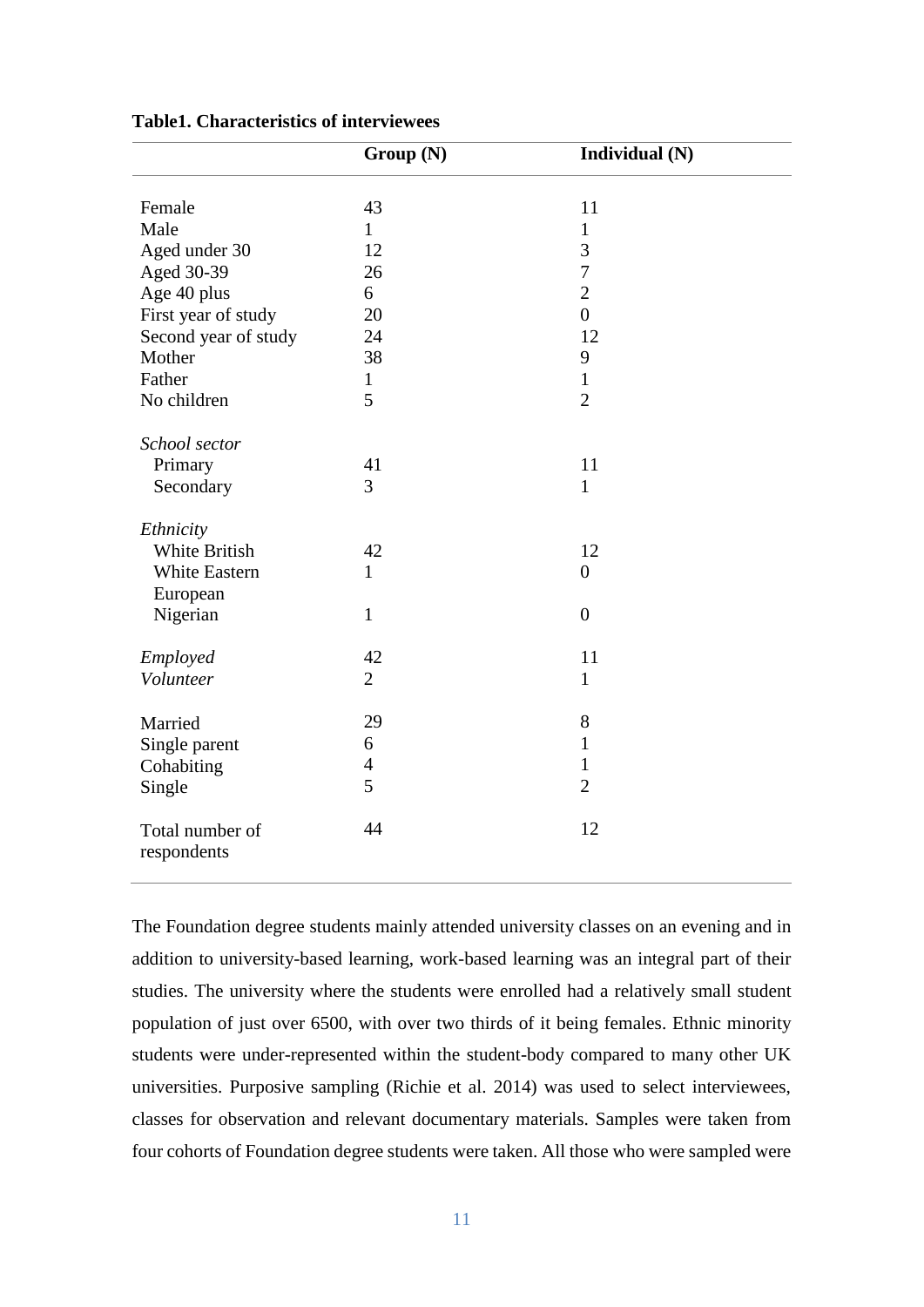studying for a Foundation degree that was primarily aimed at school-based teaching assistants. Forty-nine of those who agreed to be interviewed were parents and 47 of these were student-mothers. Of these 29 were part of heterosexual marriages. The vast majority were mature students who did not hold the traditional Advanced level qualifications that are standard entry requirements for UK universities.

Learners' interpretations of being a Foundation degree student were prioritised over those of their lecturers and employers. The rationale for this focus was that the voices of Foundation degree learners are seldom heard in debates about higher education. The accounts discussed in this paper were largely gained from these interviews with these students. Interviews lasted between 50 minutes and just over two hours. Fourteen modules were observed.

Thematic analysis (Boyatzis 1978) was employed to make sense of interview data and emerging codes were reduced to a number of core themes. Data analysis was an ongoing process that occurred throughout the various stages of the study. It comprised of a relatively complex and shifting process that involved description, coding, analysis and abductive and retroductive reasoning. Participant observations and documentary materials were also analysed thematically. The responses of student-mothers were isolated and compared to those provided by individuals who did not fall into this category. Ongoing ethical reflexivity (Brooks, Te Riele and Maguire 2014) was also a feature of the research process. The British Educational Research Association's *Revised Guidelines for Educational Research* (BERA, 2004) were drawn upon as the study was designed, executed and written up. The second part of this paper explores some of the findings that were largely generated from the semi-structured interviews that were conducted as part of the data collection.

### **Findings**

During eight individual and five group interviews, students discussed a number of practices that they claimed to have employed in an attempt to avoid a series of potentially stigmatising identities. Evading such negative categorisations was part of a struggle to develop a preferred version of self. Part of this process involved attempts to display the traits and dispositions that would lead to the achievement of identities that were perceived to bestow higher levels of esteem. Although all types of Foundation degree students were found to be engaged in identity work, student-mothers frequently described themselves as having been involved in a particularly complex set of practices. Three major 'shifts'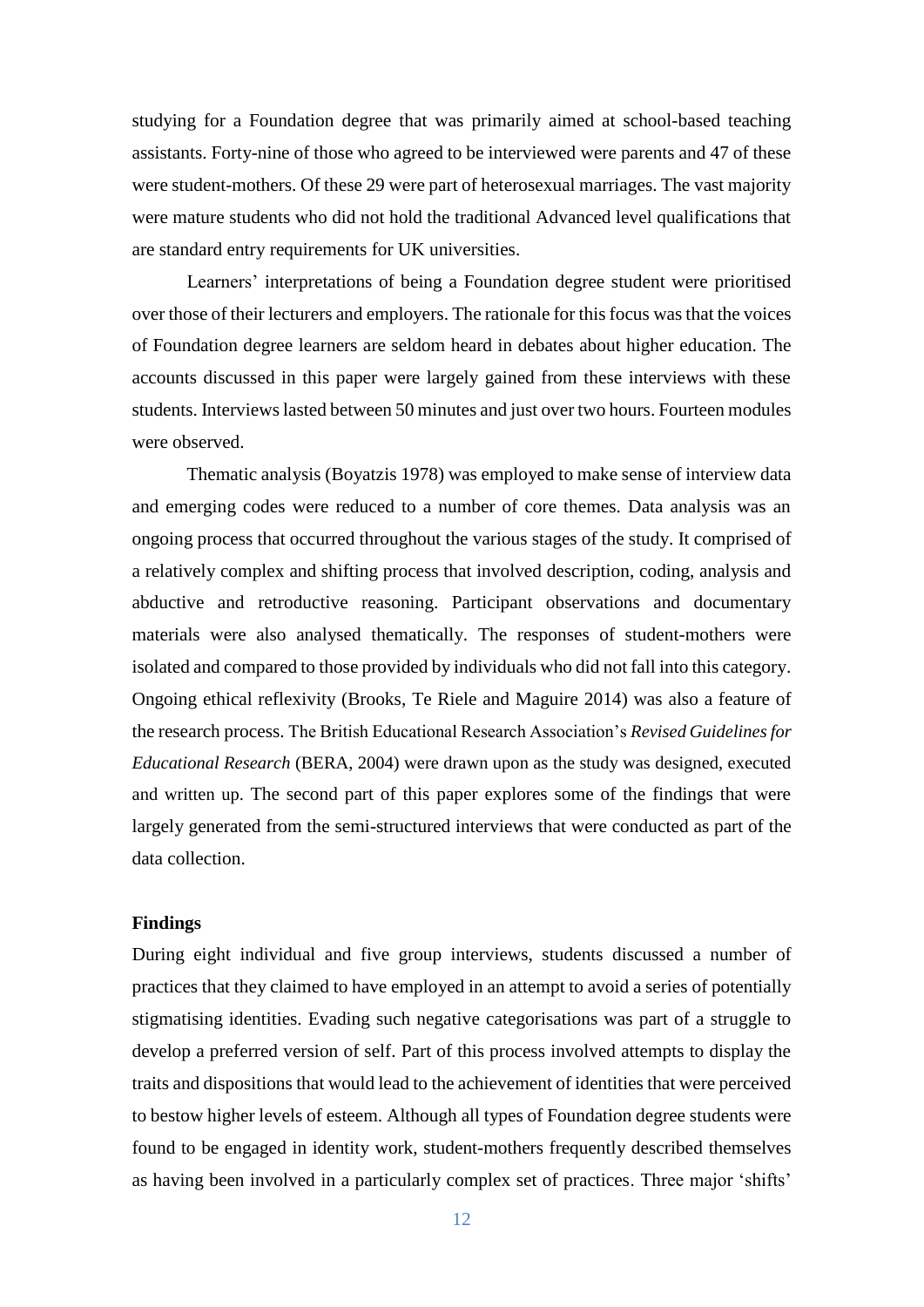of identity work were described in their accounts. These are discussed in the next part of this paper.

**The first identity shift: Maintaining established and normative familial identities**  The need and often a wish to sustain established familial roles and identities was a strong theme in student-mothers' accounts. Many of these learners claimed that they had attempted to limit the impact that their studies had on their families. Confining studyrelated activities to times and spaces that did not impinge on their performance of established mothering and partner identities was frequently discussed. Relegating university related work to late at night or the early hours of the morning was commonly employed in an attempt to maintain the familial status quo. These strategies can be viewed as part of an attempt to achieve 'academic invisibility' (Lyonette et al. 2015) in the field of the home.

Abigail: I get up at five o' clock so they don't see me doing it.

Karen: I stay up until four in the morning so I'm there to do things for the kids. I refuse to do it in the day. (Group interview response)

Likewise, Nadia explained in another group interview that she had aspired to reduce the effect that her studies had on family life by completing assignment work while her children and partner were asleep:

You do it when you can. I am that one on Moodle at two o'clock. Don't think I'm sad. It is just the best time, when I can do things without it making waves with the children or husband.

Identification with what was viewed to be 'reputable' mothering and the disidentification from 'improper' motherhood was embedded in such performance narratives. In Goffman's (1963) terms, such practices can be regarded as identity markers that promoted motherhood as a concern that was primary. These views existed amongst mothers who were married, single parents and cohabitees. Amongst married females, established spousal identities were identified as having been prioritised over studentship and there had only been slight adjustments to conjugal roles. Interestingly, the small number of female students who had claimed to have experienced an alteration of conjugal roles defined such change in terms of male spouses 'helping out' more, with the implication that they had continued to undertake the majority of domestic labour.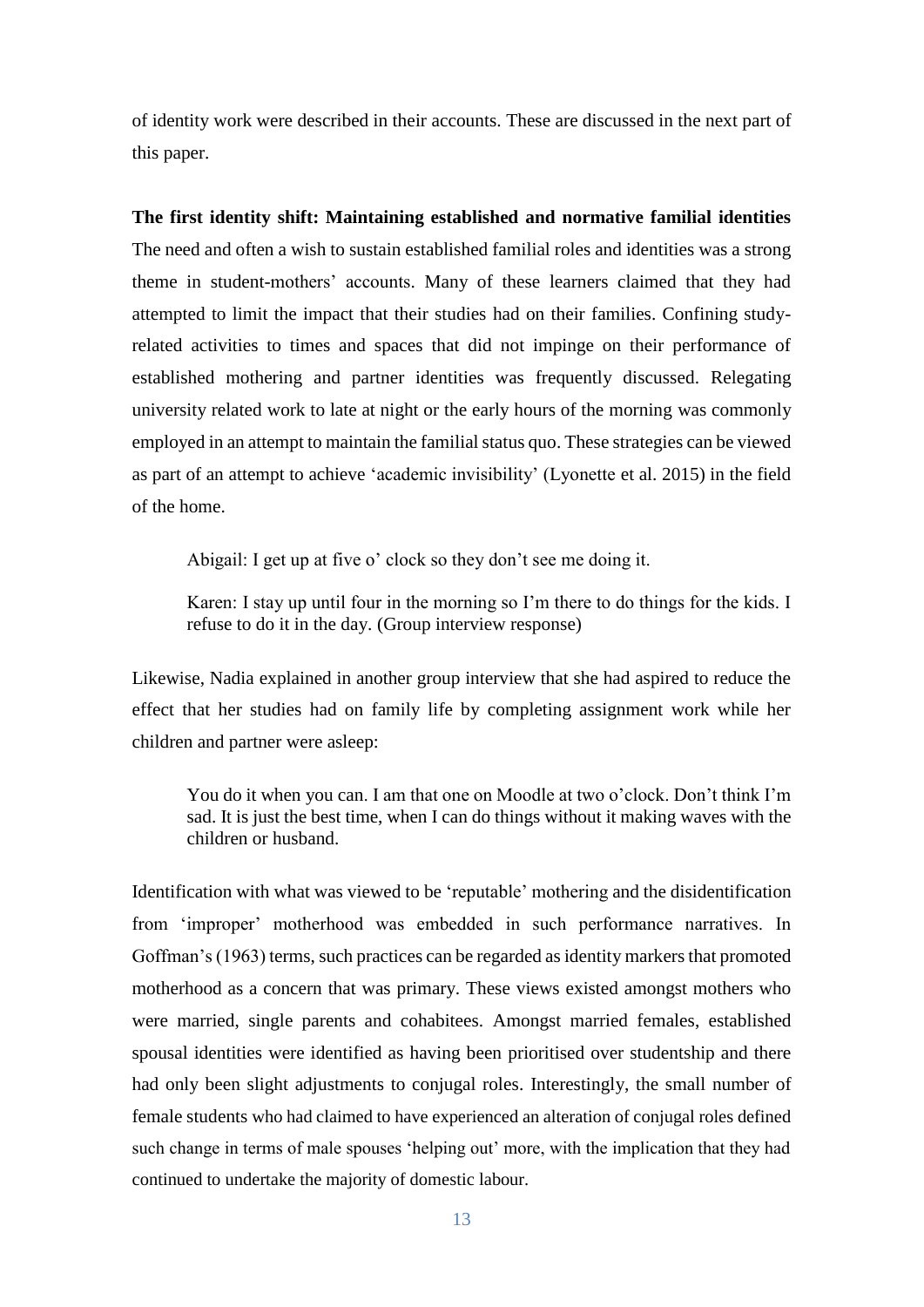My husband's been fantastic for me. If it's his day off, he will do my washing and my ironing for me [*gasps from most of the other students who were present]*. He's brilliant. (Susan's group interview response)

This absence of significant "familial negotiation" around established patterns of domestic responsibilities has also been found by others who have investigated student-mothers at newer universities (Brooks, 2012, p. 488). Within a Bourdieusian (1977, 1979, 1984, 1992) framework, such practices and dispositions can be interpreted as being part of a process whereby the domestic self is constructed by a socially reproductive habitus which encompasses patriarchal conceptions of motherhood and familial roles. These might be considered as being framed by the inequitable positions that the women experienced within family life and society more generally. Brooks (2012) has also raised questions about whether such a habitus is in part class-based. Her research found outlooks of this type were more typical amongst working class student-mothers than their middle class peers.

The small number of student-fathers who were interviewed did not suggest that their learning had needed to fit around their existing familial responsibilities. On the contrary, they claimed that they had established periods of 'ring-fenced' time for their studies. Tom, in his individual interview, explained this in terms of his partner understanding the priority that he needed to give his studies:

The way I deal with it is quite straight forward. We had a conversation at home before I started this and I said I needed time to do this. It was about doing something that was good for the family in the long-term. She's [*his wife*] great at making sure the kids are kept busy, to be fair when I need space for assignments and other things. I need my ring-fenced time where I can get on with things. It's the way I have to work in that way. It's just the way I have to work. I can't do short bursts and then stop and then start again. It's not me. (Individual interview response)

Alongside pressures to maintain favoured mothering and sometimes partnership identities, student-mothers also suggested that they had been involved in additional 'shifts' of identity work (Snow and Anderson 1987). These were connected to the inequitable positions that they experienced in the workplace and the hierarchy of higher education. Previous research has indicated that student-mothers on academic degrees do not experience these additional demands in the same ways (Lynch 2008; Merrill 2015, 1999; Stone and O'Shea 2013).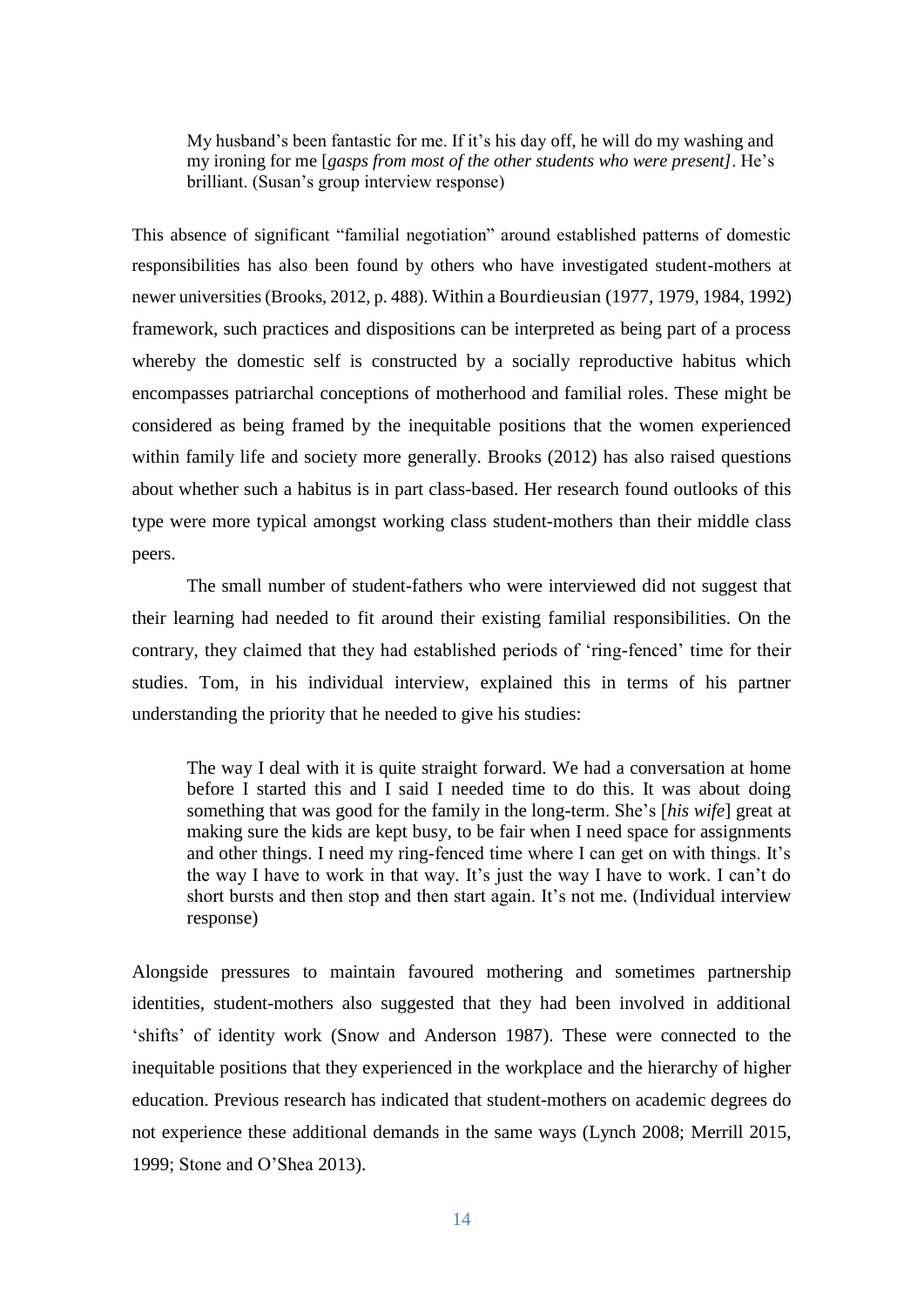## **The second identity shift: Covering, stigmatisation and the limited status of Foundation degree study**

Students who were mothers, fathers and non-parents discussed how they had tried to disidentify from being defined as a Foundation degree student. They expressed a strong view that this designation had not provided a positive social identity. Students commonly claimed that they omitted any reference to the term 'Foundation' when discussing their studies with others who were not aware of the exact qualification that they were studying for. Covering (Goffman 1963) was frequently employed to counter the negativity that they believed being a Foundation degree student encompassed.

Dawn: Well I don't you know say Foundation degree. I say it's going to be three years so it's going to be an honours degree.

Paul: Why do you say that?

Dawn: Well because the Foundation degree doesn't sound as important and because I'm putting my heart and soul into it, I want people to realise that it's a big jobbie. (Individual interview response)

Identity practices (Lynch 2008) around concealing and covering were discussed by both genders, different age groups and amongst parents and non-parents. Other researchers have similarly found that Foundation degree students recognise that the apparent lack of prestige of their awards (Dunne et al. 2008a; Woolhouse et al. 2009). Robinson (2012, 454) has found that students on such programmes offer accounts which emphasise the 'stigma associated with less valued Fd'. Christina drew explicitly on the idea of 'stigma' when describing the negativity that she believed the label of Foundation degree student encompassed and a consequent need to engage in covering. In her individual interview, she commented:

I do feel a little bit of a stigma about saying you're doing a Foundation degree. I do think it's the polytechnic/university thing that they had when they changed everything to universities and it got rid of the stigma of whether you went to a poly. I think that Foundation degree has that same stigma and people don't understand what you're doing when you say it, so I don't.

Attempts to manage and avoid a spoiled identity (Goffman 1963) and the consequent maintenance of a positive notion of self were evident in such accounts. Student-mothers frequently claimed to have undertaken such activity together with that which they carried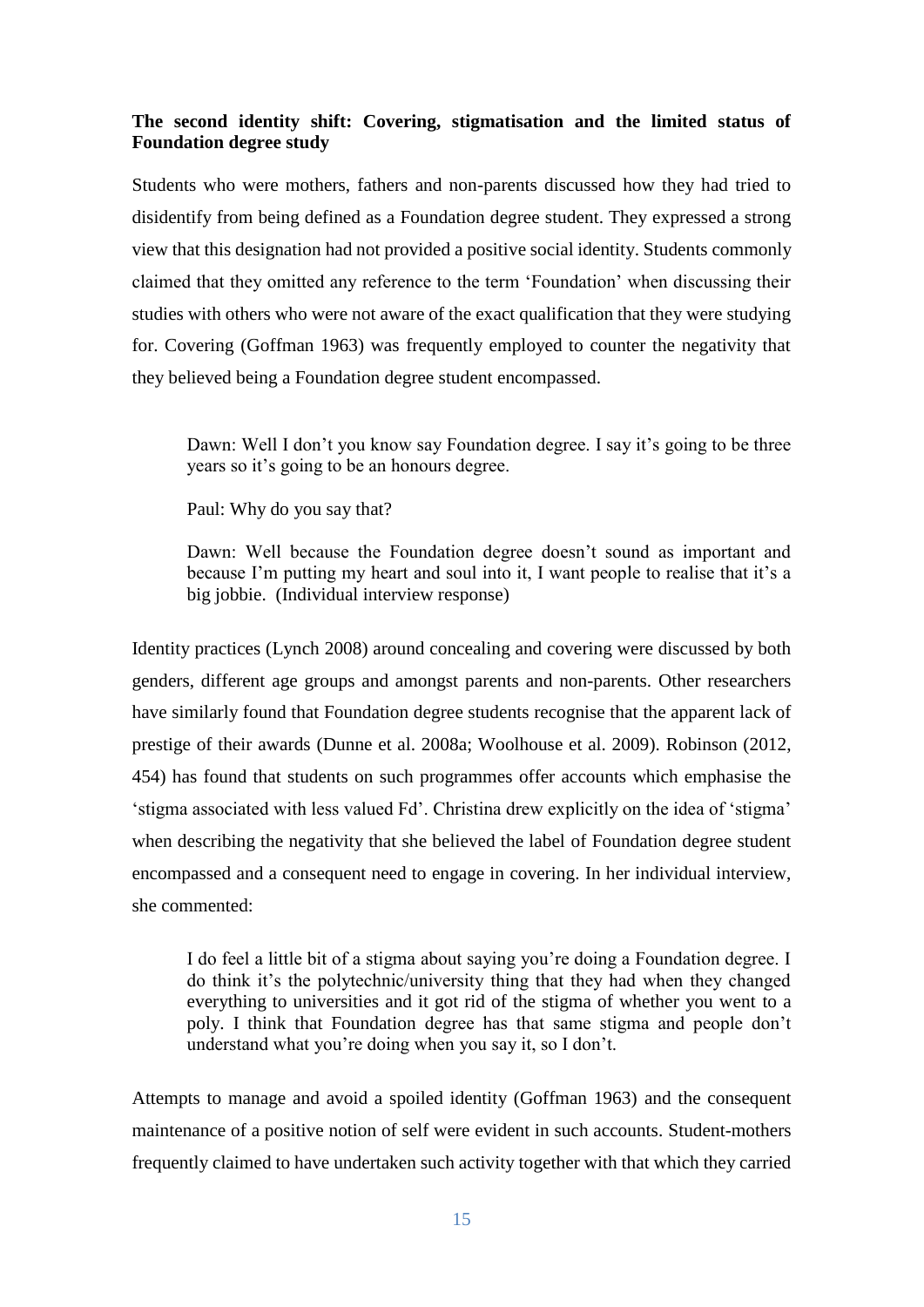out in an attempt to sustain being a 'good' mother. Consequently, it is argued that for this group of students, managing the stigma of being a Foundation degree student had frequently embodied a second shift of identity work. An awareness of the socially stratified and inequitable nature of higher education may have informed these performance pressures and narratives.

#### **The third identity shift: Managing being a workplace learner and worker**

Many of the Foundation degree students suggested that work-based learning had needed to be completed in a way that did not impinge on their established workplace practices and personas. Frequently, work-based learning tasks involved gaining access to their employer's policies on a variety of issues, undertaking classroom observations and interviewing colleagues. Giving precedence to such activities was identified as having the potential to generate a tension between being an employee and a student. In an attempt to reduce such pressures, work-based learning was said to have been carried out in lunch breaks, before the school day and after it had ended. This aspect of their learning to a large extent took place on the margins or in the shadows of the workplace. Interestingly, these practices were reminiscent of those employed by student-mothers as they attempted to achieve a sense of 'reputable' motherhood. Yet, work-based learning on the periphery was a feature of all types of students; irrespective of gender, marital status and whether or not they were parents.

Students linked these practices to an effort to maintain an appropriate workplace role and identity. In a number of interviews, this was expressed in terms of a wish to evade a detrimental image in the eyes of significant others (Mead and Mind 1934), especially head teachers and other teaching assistants. Nadia's and Christina's accounts of how they managed their work-based learning was typical of many students.

I have to do it in my own time. I can't be going through the policy documents or anything during the day so I have to do it at lunchtime or before work. That sort of thing which I suppose is fairly normal. (Nadia's group interview response)

Because it's work-based it creates a really good bridge. I have to congratulate you on that, but work-based tasks cause problems. When you do work-based tasks is when everything is done, if you're lucky. You know, you don't want to get a reputation (Christina's individual interview response)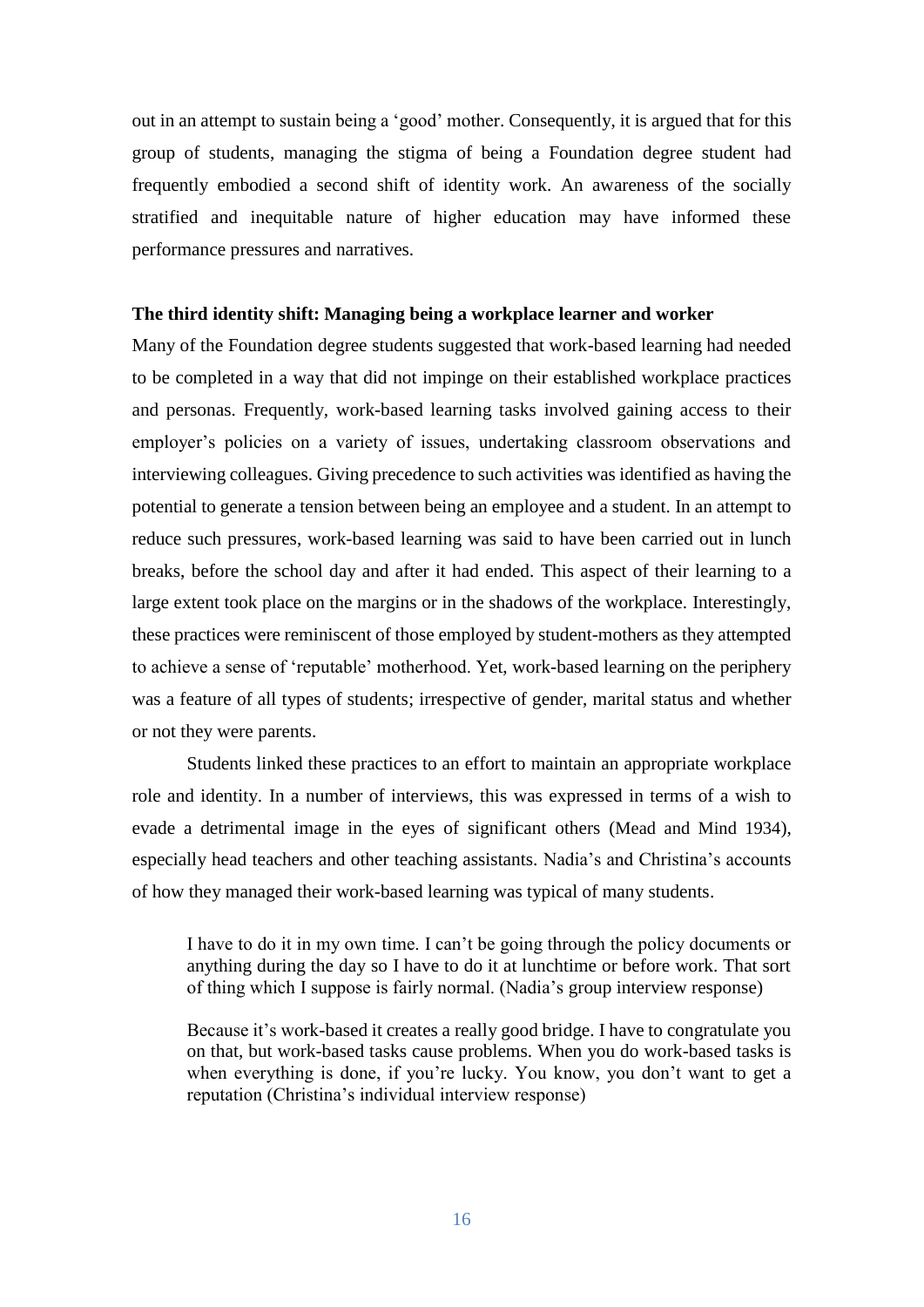When a couple of the students had asked to be released from their workplace duties to undertake work-based learning, they had been reminded by their managers that first and foremost they were employees. Many students also expressed feelings of guilt at drawing on the good will of time poor workplace colleagues; seeing this as a further constraint on work-based learning. Student habitus therefore frequently defined work-based learning as a peripheral activity which had the potential to generate guilt, even though they were studying for a work-related qualification that aimed to 'improve' their performance as an employee. For a number of student-mothers, identity management within the workplace flowed from such dispositions and can be viewed as a third major shift of identity work.

### **Discussion**

The findings presented in this paper outline how students who studied for a low status vocationally-related higher education programme claimed that they had developed a number of performance strategies to construct a series of identities that they believed would best enable them to pursue studentship without stigmatisation. Disidentifiers and identification were drawn upon as they attempted to manufacture a sense of being an 'appropriate' and 'reputable' learner, parent and worker. Communicating identity markers (Goffman 1963) was found to be an important part of this process. It is suggested that practices related to this identity work were therefore an important feature of the Foundation degree experience. Identity construction was 'an ongoing process' where the students sought 'to integrate a range of diverse knowledge and experience into a coherent image of self' (Clarke, Michell and Ellis 2016, 7).

Whilst all learning inevitably involves some identity work, as familiar ways of reading and understanding the world and one's relation to it make way for others (Wortham 2006), the Foundation degree students indicated that the preservation of valued identities was also part of their studentship. Student-mothers regularly suggested they had been involved in a triple shift of this activity as they sought to maintain a positive sense of self. Researchers who have not explicitly considered the distinct identity dilemmas of student mothers (Brooks 2012) on vocational courses may therefore underestimate the distinctive experience that these learners encounter. Equally, it is suggested that studies of mature students on Foundation degrees and other vocationally-related higher education courses need to explore parental identities in their analyses. The findings presented in this paper imply that analysis of teaching assistants' engagement with Foundation degrees,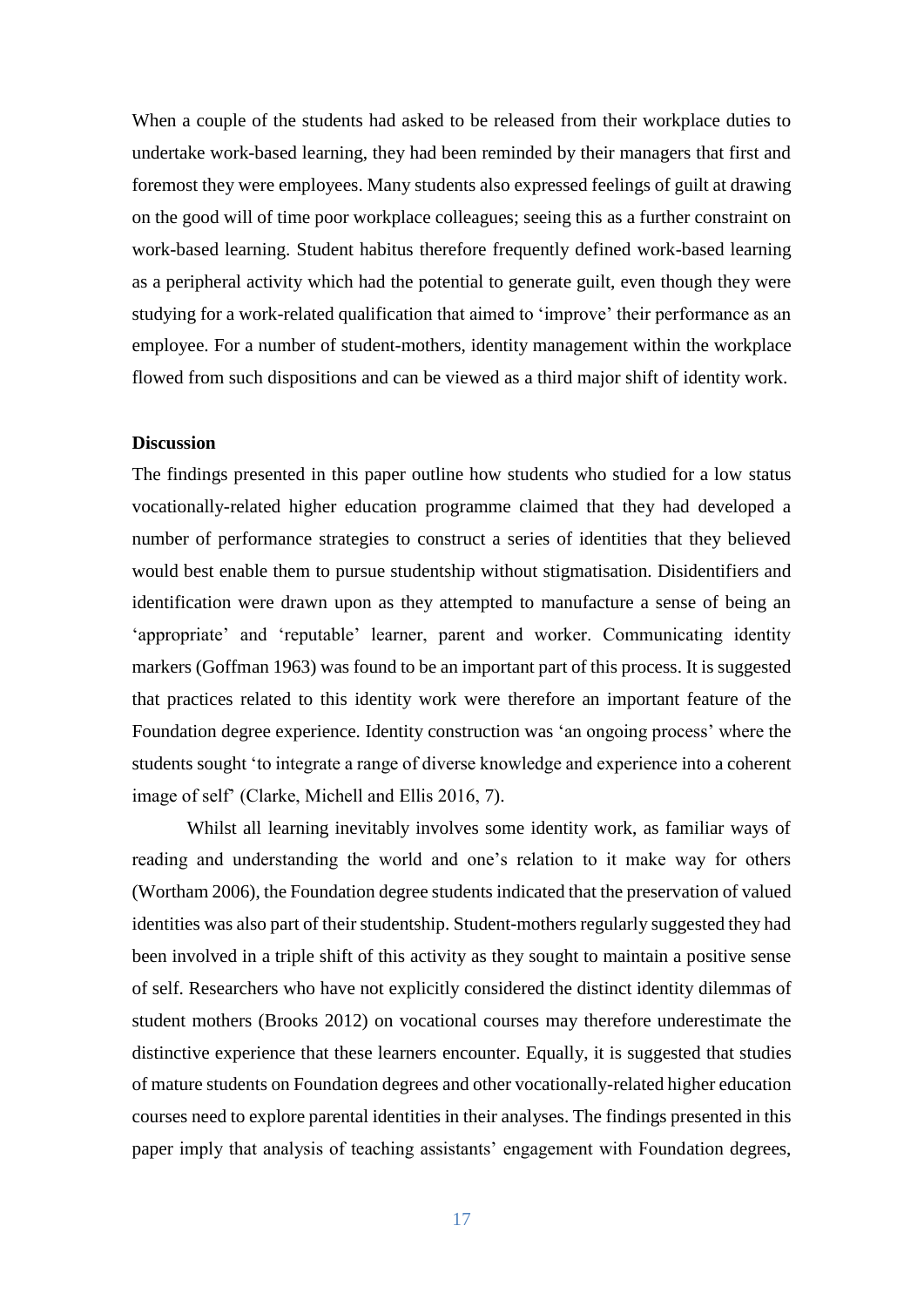and mature students' participation in vocational education more generally, also underplays the impact that parenthood can have on ways of studying and learner identities.

Gendered notions of parenthood have the potential to place particular pressures upon Foundation degree student-mothers. The compulsion, and sometimes desire, to sustain a traditional mothering identity together with being a higher education studentship was found to be a significant concern for many students. Student-mothers' narratives often portrayed them as multi-tasking figures in a way that is reminiscent of other Foundation degree researcher findings (Ooms et al. 2012; Tierney and Slack 2005). Within these accounts is the notion that entry to higher education should make a limited impression on established family roles and identities. Identifying with 'reputable' motherhood and disidentification from potentially stigmatising alternatives produced practices related to studying on the periphery. These findings cast doubt upon research which has proposed that entry to Foundation degree study has a transformative impact upon the familial roles and identities (Webber 2015).

Alongside identity work related to the achievement of 'reputable' mothering, student-mothers highlighted a desire to avoid the perceived stigma that they believed that being a Foundation degree student presented. This situation can be regarded as partly a consequence of the continuing 'low status and negative societal sentiments that countries such as the United Kingdom generally routinely assign to vocational education and training (Billet 2014, 2). The Foundation degree students recognised that being a university student, and the rewards it can bequeath, are unequally distributed (Brooks 2012). They were 'wise' (Goffman 1963, 28) to their social positioning in the hierarchy of higher education (Robinson 2012). This finding suggests that habitus is not always a semi-conscious state and individuals can operate with an overt awareness of it. Identity work that involved covering and distancing from being a Foundation degree student was subsequently carried out. Covering was identified as a second shift of identity work for a number of student-mothers, although these practices were not exclusive to this group. Narratives of this form seems to counter criticism that Foundation degrees would produce uncritical learners with limited awareness of their social situation (Gibbs 2000).

The findings and analysis that are offered further illustrate how learner habitus and related identity work can also structure the ways that work-based learning is experienced. Although other research has found that mature students (Stone, 2008) and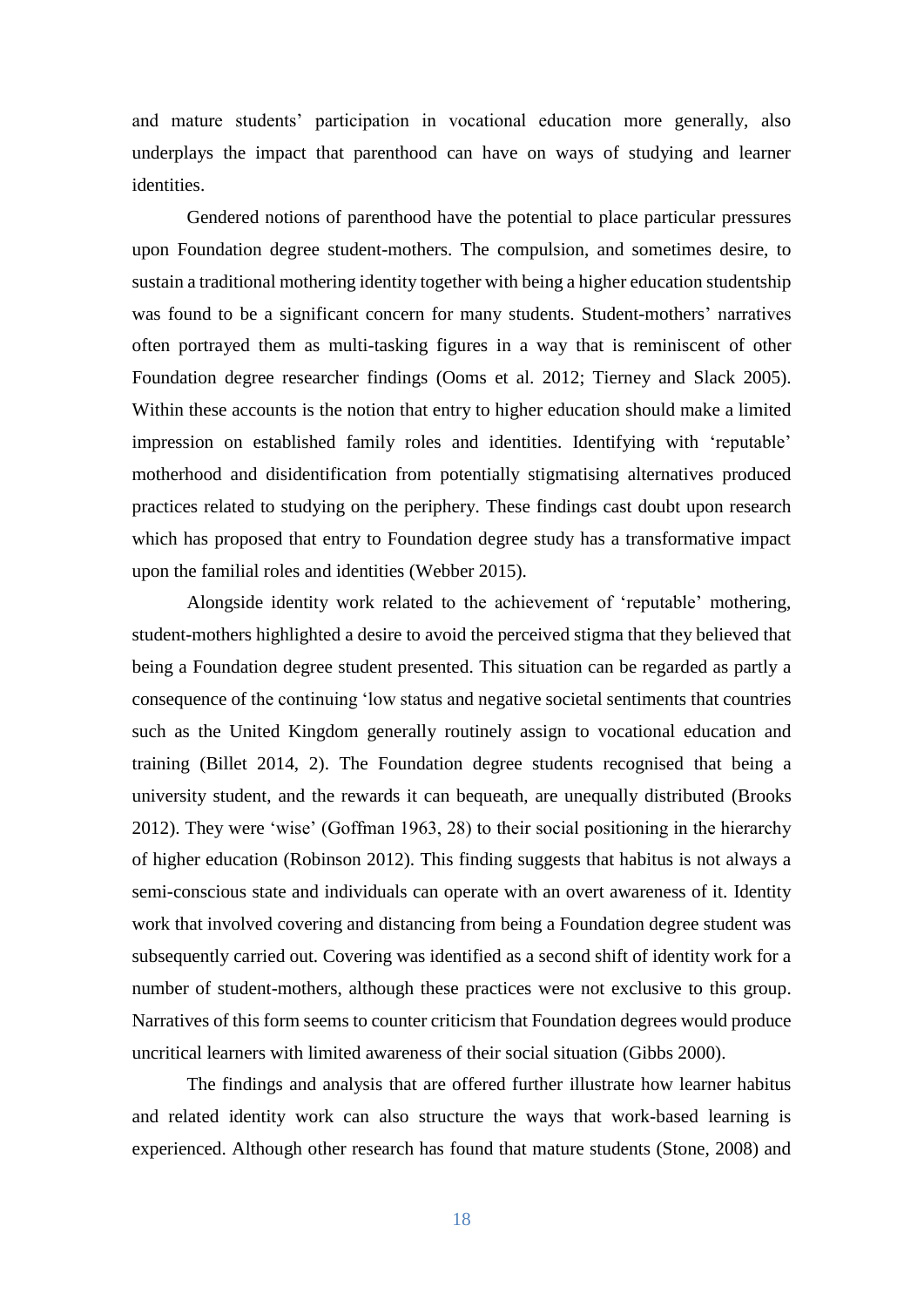other undergraduates (Callender 2008; Martinez et al., 2009) are often required to balance employment obligations and study, for Foundation degree students the need to undertake work-learning generated particular dilemmas which required distinctive identity work practices. Relegating work-based learning to the peripheries or shadows of the school day was chiefly employed to fit with individual and institutional habitus which stressed the maintenance of established workplace roles and associated identities by making their learning relatively invisible. In this way, vocational student-mothers' experiences can be viewed as differing appreciably from their counterparts who undertake traditional academic degrees. For the Foundation degree student-mothers, their work-based learning practices were therefore part of a third shift of identity work that may have been to some degree gendered and class informed.

This paper has maintained that Goffman (1959, 1963) and Bourdieu (1977, 1990 1984) offer useful insights and frameworks which can be drawn upon as to analyse teaching assistants' responses to Foundation degree study. It is suggested that identity management (Goffman 1959), and in particular attempts to avoid stigmatisation (Goffman 1963), can be regarded as being is structured by a habitus (Bourdieu 1990). that can vary with gender, parental and marital status. Dispositions are viewed as being informed by the inequitable positioning and relative lack of power that these learners possessed in the home, higher education and the workplace. That is not to deny the capacities of individuals to engage in reflexivity and question the desirability of dispositions. Indeed, students' practices were sometimes informed by a consciousness of the social circumstances that they were experiencing.

The research that has been presented also raises questions about the desirability of encouraging disadvantaged groups, such as working class student-mothers, to enter higher education via vocational options that have limited social status. Such a concern partially arises from the finding that these students face additional performance challenges that their academic peers do not routinely encounter, notably connected to work-based learning. Furthermore, the limited esteem that these qualifications provide may result in reduced levels of status and limited identity enhancement. Yet, it must also be acknowledged that these programmes are highly effective in providing accessible high education routes to members of disadvantaged groups who may be otherwise excluded from such study (Craig 2009; Harvey 2009; Nelson 2006). For these learners and others, the vocational and part-time format of their Foundation degree can enable them to view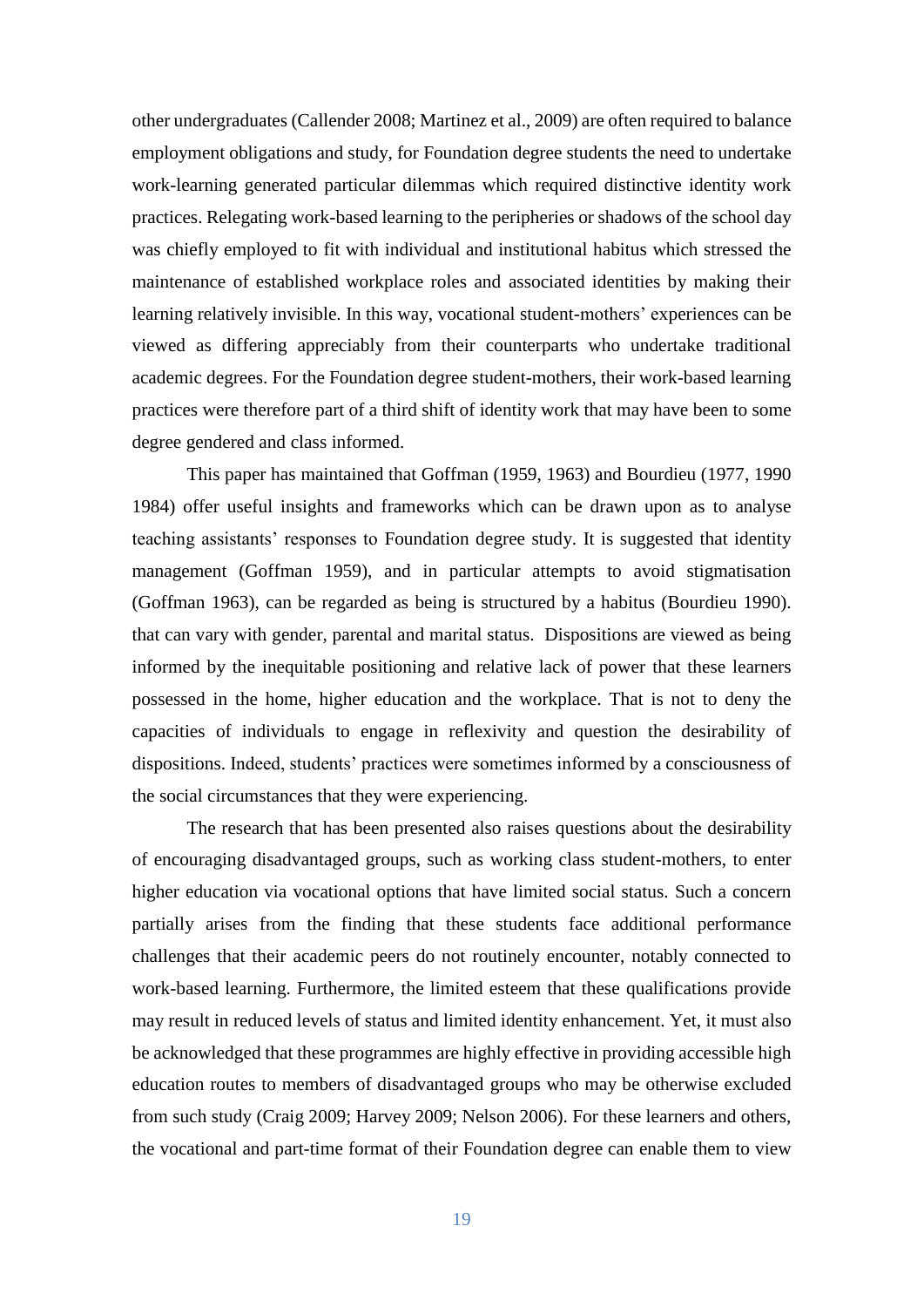higher education as something that they could participate in. Previous research has also indicated that the low status of their degree was also sometimes an initial attractor as it was perceived as 'not quite degree study', which seemed less daunting than traditional undergraduate study (Fenge 2011).

They also offer potential social mobility via future occupational change. Some of those who took part in this study did eventually achieve social mobility by entering the teaching profession. Moreover, global moves towards a vocationalisation of higher education are liable to further expand the prevalence of these programmes. Increasing numbers of disadvantaged students are therefore likely to enter higher education in this way. Consequently, the final part of this paper discusses the ways that such qualifications and the learning experiences that they provide could be fashioned to lessen the pressures that student-mothers and others encounter.

Those involved in the design and delivery of vocationally-related higher education programmes need to acknowledge the potential dilemmas and challenges that identity work can pose for these learners. Endeavouring to minimise disruption to existing patterns of domestic and occupational lives could be potentially beneficial in this respect. Considering the time when university-based teaching sessions take place is likely to be important here. Evening class provision that follows the school year is likely to assist working student-mothers in particular, as they attempt to maintain their existing lives as parents and workers. Higher education institutions which provide semester based teaching need to offer an alternative termly format if they are to successfully engage with such learners. Class start times also need to allow parental and employment obligations to be fulfilled and identities to be performed.

One possible way to further reduce pressures for such students is to provide teaching sessions off-site nearer to the home residences. Workplace settings, closer to students' homes could be used for this purpose. However, although initially seeming to be attractive, such a strategy may be problematic. For some students, offering provision in a workplace setting could further exacerbate the identity dilemmas that they face when undertaking work-based learning. Providing formal teaching sessions at local further education colleges (FECs) is another alternative option to university-based study that has the potential to provide provision that is geographically closer to many students' homes. Such a strategy could to a small degree reduce the time pressures that some students experience as they balance the commitments of work and study. Indeed, large numbers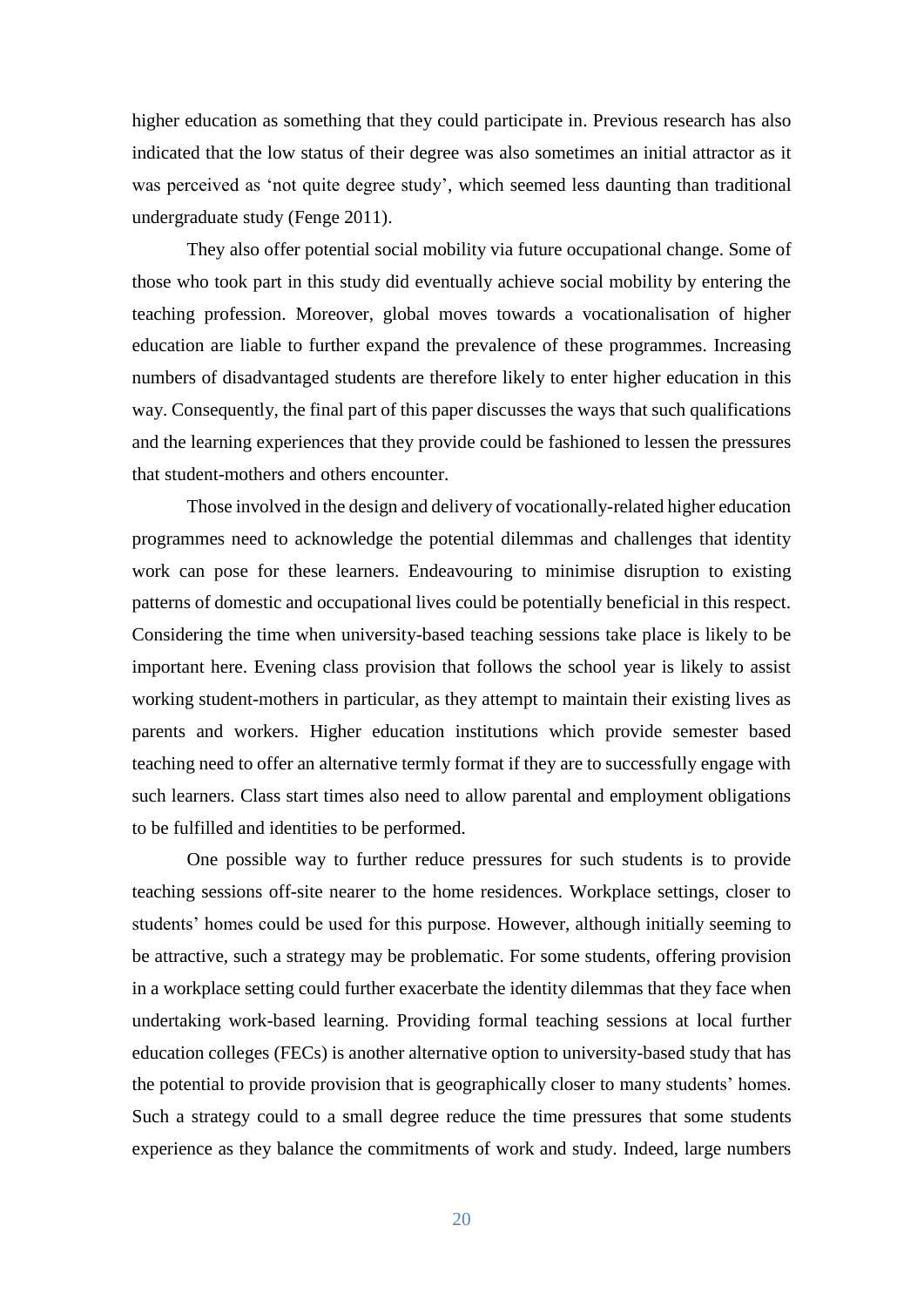of Foundation degree students already learn within these settings (HESA, 2014). Creasy (2013, 38) is highly critical of such provision and claims that further education colleges are 'HE-lite'. He claims that higher education students in further education colleges do not experience an authentic higher education experience culture where research and scholarship are to the fore.

The programme design of Foundation degrees should also be undertaken with an awareness that occupational groups who are low in status are unlikely to be released from their workplace duties to engage with learning. There must be a recognition that these students encounter significant constraints that flow from their workplace positions and social identities. Requirements for work-based learning therefore need to be carefully crafted to allow for these restrictions. It would, for example, be beneficial to avoid workbased learning activities that require students and their workplace colleagues to give up considerable amounts of time. There could also be increased communication between HEIs and employers, in order to solicit greater understanding of student needs. Finally, whether sub-degree qualifications should carry the title of 'Foundation' is also debatable. The research presented here suggests that for some students, such terminology devalues their educational experiences and the consequent sense of self that they gain from engaging in higher education.

### **Conclusion**

This paper aims to enrich understanding of the differentiated experiences that can exist as different groups of learners engage in vocationally-related higher education by providing situated accounts of the lived experiences of student-mothers who are involved in Foundation degree learning. In doing so, it addresses some of the oversights and limitations of previous research. The relative omission of scholarship on student-mothers' experiences of low status vocationally-related higher education, when compared to other social groups in the student body, may to some extent reflect the gendered and classed biases of the research community.

The paper has outlined how students who had participated in Foundation degree study often provided accounts of their experiences which highlighted the importance of identity work. The management of identities that they held in their homes, higher education and the workplace are documented as having led to specific identity work practices. It has been suggested that Goffman's (1963) concepts of identity management,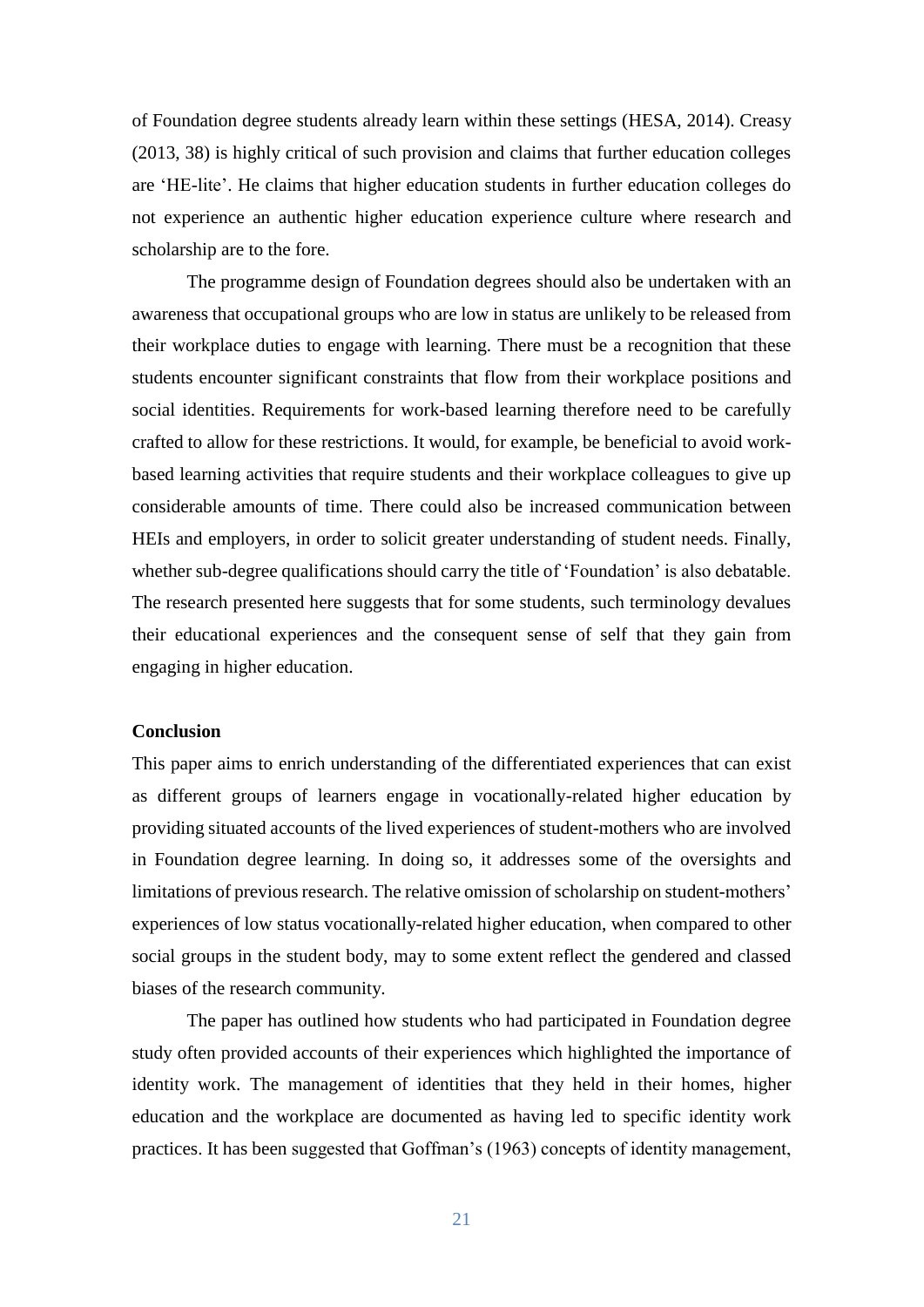disidentifiers and stigma when combined with Bourdieu's (1977, 1984, 1990, 1992) concept of habitus, field and social reproduction can be utilised to theorise about why and how such mature students experience vocational higher education. Student-mothers undertaking Foundation degree study were found to experience particular challenges in terms of avoiding stigmatisation. Often this situation was presented as having led to them undertaking a triple shift of identity work. The desirability of encouraging studentmothers, and other excluded groups, to enter higher education via low status vocationallyrelated routes is problematised, although it is recognised that they can increase access to higher education and offer the possibility of limited social mobility. As the growth of vocationalised higher education is liable to continue and consequently attract such socially disadvantaged student-mothers, the possible ways that such provision might be structured to improve equity and access are considered. It is, however, acknowledged that even if these changes were to be implemented, learners on these programmes will continue to be subjected to significant inequalities.

Word count 7,311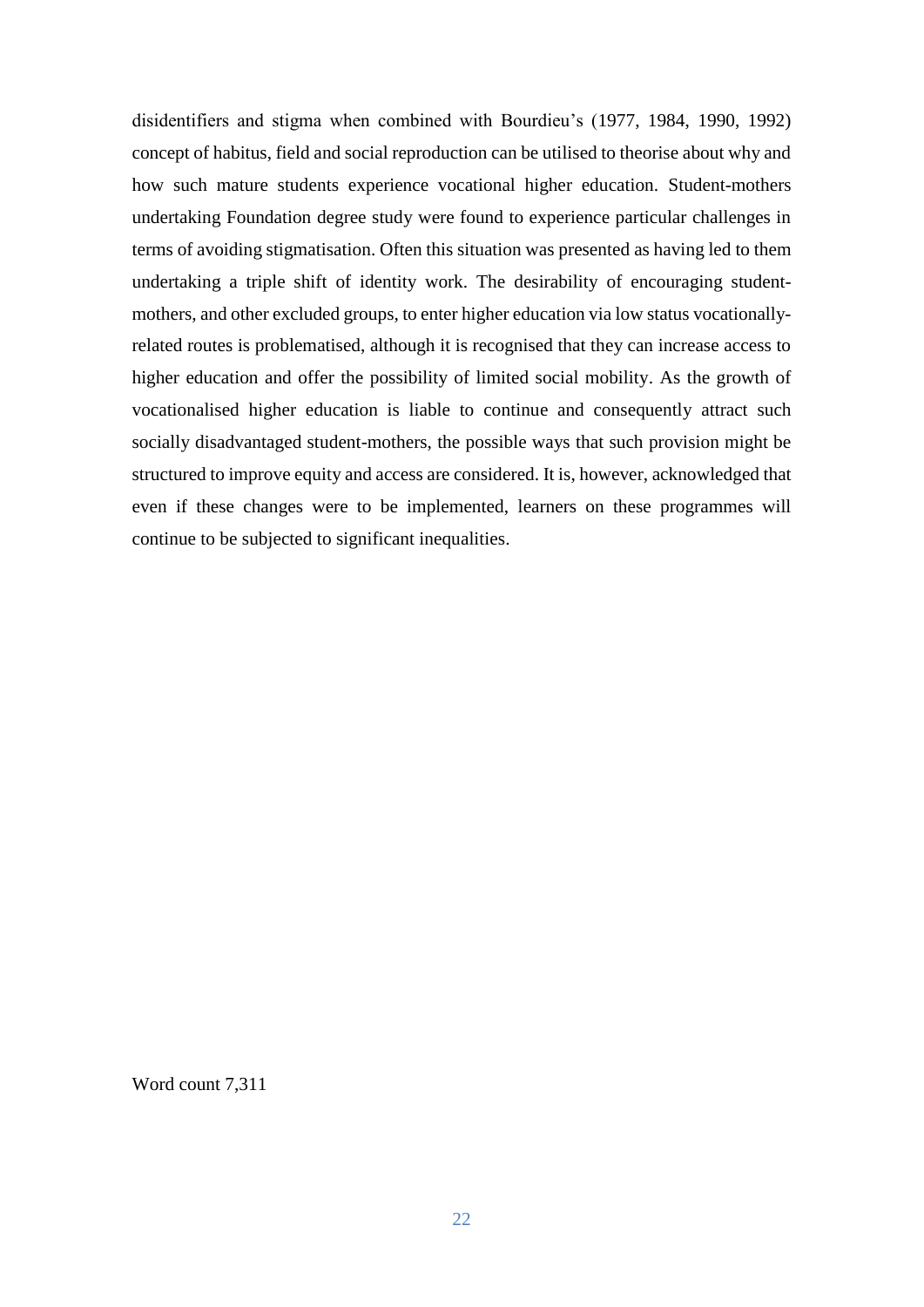#### **References**

Aggleton, P. 1987. *Rebels without a cause*. London: Falmer Press.

- Barkham, J. 2008. "Suitable work for women? Roles, relationships and changing identities of 'other adults' in the early years classroom." *British Educational Research Journal* 34 (6): 839-53.
- Ball, S. 1981. *Beechside Comprehensive*. Cambridge: Cambridge University Press.
- Bedford, D., G. Goddard, F. Obadan, and P. Mowat. (2006). "How gaining Higher Level Teaching Assistant status impacts on the teacher assistant's role in English school." *Management in Education* 20 (1): 6–10.
- Bhatti, G. 2012. "Ethnographic and representational styles." In *Research Methods & Methodologies in Education*, edited by J. Aurthur, M. Waring, R. Coe and L.V. Hedges, 80-3. London: Sage.
- Billett, S. 2014. "The standing of vocational education: Sources of its societal esteem and implications for its enactment." *Journal of Vocational Education & Training* 66 (1): 1-21.
- Bourdieu, P., and J.C. Passeron. 1977. *Reproduction in Education, Society and Culture*. London: Sage.
- Bourdieu, P. 1984*. Distinction: A Social Critique of the Judgement of Taste*. London: Routledge.
- Bourdieu, P. 1990. *The logic of practice*. New York: Stanford University Press.
- Bourdieu, P., and L. Wacquant. 1992. *An Invitation to Reflexive Sociology*. Chicago: University of Chicago Press.
- Boyatzis, R.E. 1998. *Transforming qualitative information: Thematic analysis and code development.* London: Sage.
- British Educational Research Association (BERA). 2004. *Revised guidelines for educational research*. Accessed 30 October, 2008 from https://www.bera.ac.uk/wp-content/uploads/2014/02/ethica1.pdf
- Brooks, R. 2012. "Negotiating time and space for study: Student-parents and familial relationships." *Sociology* 47 (3): 443-459.
- Brooks, R. 2015. "International students with dependent children: the reproduction of gender norms" *British Journal of Sociology of Education* 36 (2): 195-214.
- Brooks, R., K. Te Riele and M. Maguire. 2014. *Ethics and Education Research*. London: Sage.
- Bryant, C.D. 2014. *Deviant behaviour: Readings in the sociology of norm violations*. London: Taylor and Francis.
- Callender, C. 2008. "The impact of term-time employment on higher education students' academic attainment and achievement." *Journal of Education Policy* 23 (4): 359-377.
- Clarke, M., M. Michell, and N. Ellis. 2016. "Dialectics of development: Teacher identity formation in the interplay of ideal ego and ego ideal." Unpublished paper.
- Craig, J. 2009. "New ways of being public: The experience of foundation degrees." *Journal of Further and Higher Education* 33 (1): 23–31.
- Creasy, R. 2013. "HE lite: exploring the problematic position of HE in FECs." *Journal of Further and Higher education* 37 (1): 38-53.
- Department for Education (DfE). 2014. *School Workforce in England: November 2014*. London: Department for Education. Accessed January 24, 2015 from https://www.gov.uk/government/uploads/system/uploads/attachment\_data/file/3 02023/School\_Workforce\_2013\_SFR\_Final.pdf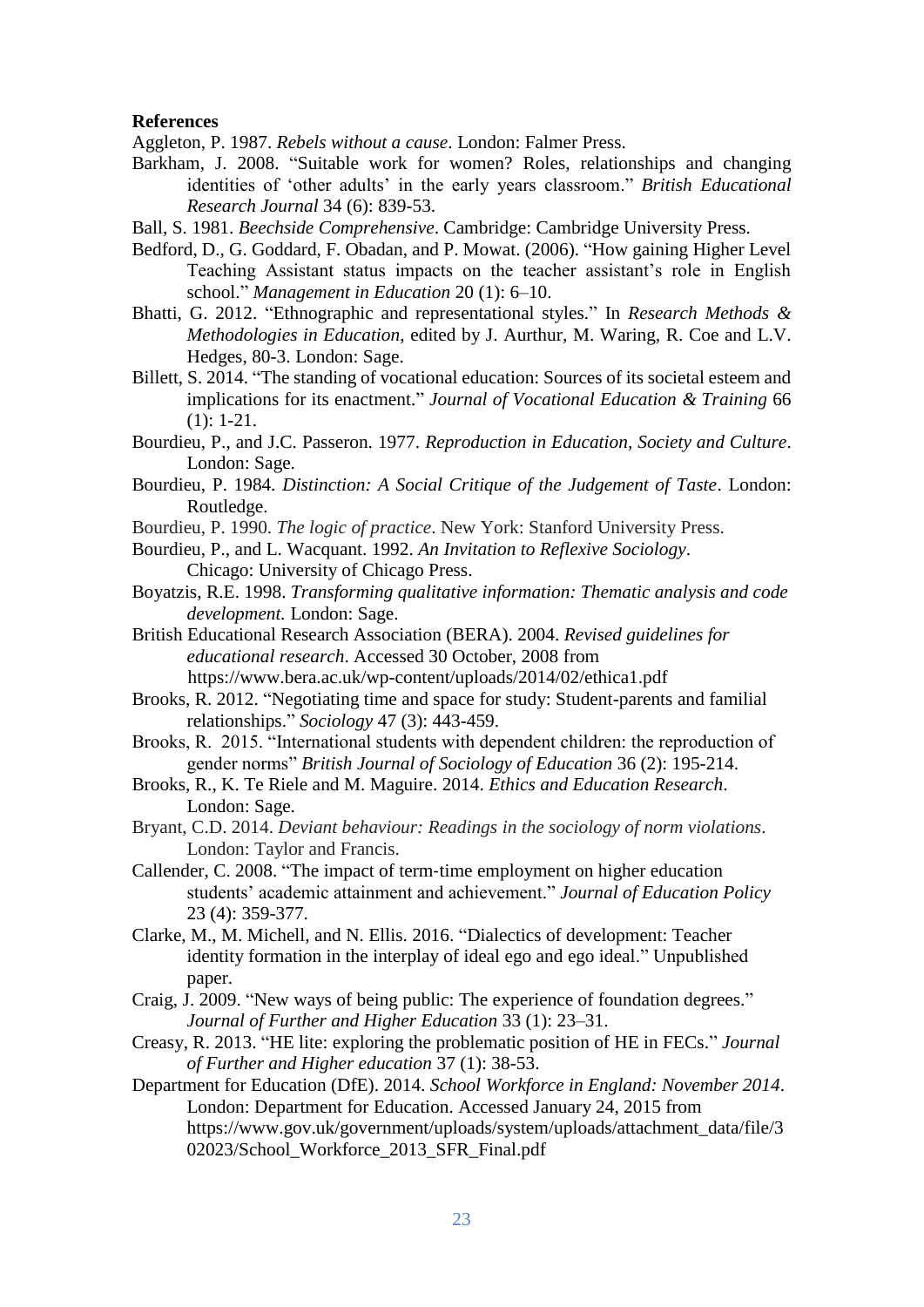- Doyle, M. 2003. "Discourses of Employability and Empowerment: Foundation Degrees and 'Third Way' discursive repertoires." *Discourse: Studies in the Cultural Politics of Education* 24 (3): 275-288.
- Dunne, L., G. Goddard and C. Woolhouse. 2008a. "Teaching assistants' perceptions of their professional role and their experiences of doing a Foundation Degree." *Improving Schools* 11 (3): 239-249.
- Dunne, L., G. Goddard and C. Woolhouse. 2008b. "Mapping the changes: A critical exploration into the career trajectories of teaching assistants who undertake a Foundation degree." *Journal of Vocational Education and Training* 60 (1): 49- 59.
- Edmond, N., and M. Hayler. 2013. "On either side of the teacher: Perspectives on professionalism in education." *Journal of Education for Teaching* 39 (2): 209- 221.
- Fleckenstein, T., and S.C. Lee. 2016. "Youth Unemployment, Post-Industrialisation, and Economic Crisis: Comparing Vocational Education and Training Policy in England, Germany, and South Korea." *Third ISA Forum of Sociology*, Vienna Austria, July 10-14.
- Fenge, L.A. .2011. "A second chance at learning but it's not quite higher education: Experience of a foundation degree." *Journal of Further and Higher Education* 35 (3): 375-390.
- Gandhi, M.M. 2013. "Vocationalisation of Higher Education: Key issues, options and strategies. *International Journal of Innovative Research and Development* 2 (8): 62-68.
- Goffman, E. 1959. *The Presentation of Self in Everyday Life*. New York: Anchor.
- Goffman, E. 1963. *Stigma: Notes on the management of spoiled identity*. New Jersey: Prentice-Hall Inc.
- Gibbs, P.T. 2000. "Isn't higher education employability?" *Journal of Vocational Education and Training* 52 (4): 559-571.
- Gibbs, P.T. 2002. "Who Deserves Foundation Degrees?" *Journal of Further and Higher Education* 26 (3): 197-206.
- Graf, L. 2013. *The hybridization of vocational training and higher education in Austria, Germany, and Switzerland*. Leverkusen: Budrich UniPress.
- Graf, L. 2015. Developing Advanced Work-Based Higher Education: What Germany and the US Can Learn from Each Other. *American Institute for Contemporary German Studies*. Accessed June 20, 2011, from [http://www.aicgs.org/publication/developing-advanced-work-based-higher](http://www.aicgs.org/publication/developing-advanced-work-based-higher-education/)[education/](http://www.aicgs.org/publication/developing-advanced-work-based-higher-education/)
- Harvey, L. 2009. *Review of research literature focussed on foundation degrees*. Lichfield: Foundation Degree Forward.
- Hasanefendic, S., M. Heitor and H. Horta. 2016. "Training students for new jobs: The role of technical and vocational higher education and implications for science policy in Portugal." *Technological Forecasting and Social Change.* Ahead of print.
- HEFCE. 2010. *Foundation degrees: Key statistics 2001-2 to 2009-10*. London: HEFCE. Accessed June 20, 2011, from

http://www.hefce.ac.uk/media/hefce/content/pubs/2010/201012/10\_12.pdf

HESA. 2014. "Higher education student enrolments and qualifications obtained at higher education institutions in the United Kingdom for the academic year 2012/13." *Statistical First Release 197 - Student Enrolments and Qualifications*. Assessed January 4, 2015, from<https://www.hesa.ac.uk/sfr197>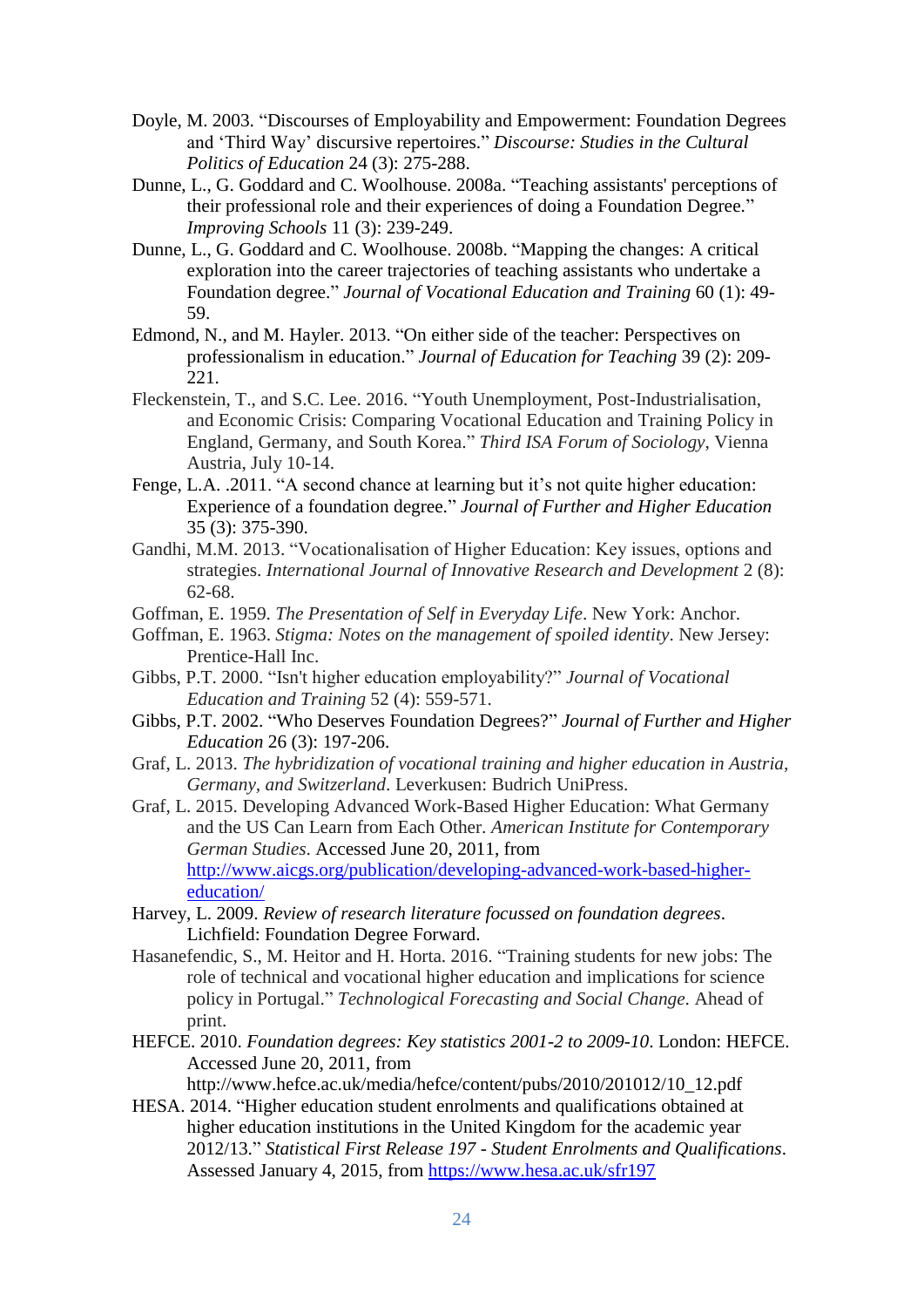Houssart, J. 2013. "Give me a lesson and I'll deliver it: Teaching Assistants' experiences of leading primary mathematics lessons in England." *Cambridge Journal of Education* 43 (1): 1-16.

House of Commons. 2014. "Written answers to questions." *Daily Hansard*, 19 Jun 2014**,** C661W. Accessed January 4, 2015, from http://www.publications.parliament.uk/pa/cm201415/cmhansrd/cm140619/text/1 40619w0001.htm#140619w0001.htm\_wqn64

- Jacob, M., and H. Solga H. 2015. "Germany's Vocational Education and Training System in Transformation: Changes in the Participation of Low-and High-Achieving Youth Over Time." *European Sociological Review* 31 (2): 161-171.
- Lammy, D. 2009. "Foreword." *One in eight: The voice of higher education students in FE Colleges* 5. Accessed August 8, 2014, from http://www.157group.co.uk/files/one\_in\_eight2.pdf.
- Lamoure, J., and J.L. Rontopoulou. 1992. "The vocationalisation of higher education in France: continuity and change." *European Journal of Education* 27 (1/2): 45-55.
- Lawler, S. 2014. *Identity: Sociological perspectives*. Cambridge: Polity Press.
- Lynch, K.D. 2008. "Gender roles and the American academe: A case study of graduate student mothers." *Gender and Education* 20 (6): 585-605.
- Lyonette, C., G. Atfield, H. Behle, and L. Gambin. 2015. *Tracking student mothers' higher education participation and early career outcomes over time: Initial choices and aspirations, HE experiences and career destinations.* London: Nuffield Foundation.
- Martinez, J.A., K.J. Sher, J.L. Krull, and P.K. Wood. 2009. "Blue-collar scholars?: Mediators and moderators of university attrition in first-generation college students." *Journal of College Student Development* 50 (1): 87.
- Mead, G.H.M., and H. Mind. 1934. *Self and Society*. Chicago: University of Chicago.
- Merrill, B. 1999. *Gender, Change and Identity: Mature Women Students in Universities*. Brookfield: Ashgate Publishing Company.
- Merrill, B. 2015. "Determined to stay or determined to leave? A tale of learner identities, biographies and adult students in higher education." *Studies in Higher Education 40* (10): 1859-1871.
- Morgan, J. 2015. "Foundation degree to honours degree: The transition experiences of students on an early years programme." *Journal of Further and Higher Education* 39 (1): 108-126.
- Moreau, M.P., and C. Kerner. 2012. *Supporting Student Parents in Higher Education: A policy analysis*. London: Nuffield.
- Morris, T.M. 2010. "Is it worth it? An examination of how teaching assistants experience and perceive their Foundation degree study." *Journal of Vocational Education & Training* 62 (4): 481-494.
- Nelson, A. 2006. "Provision and participation: Using quantitative research to explore foundation degree provision." *Researching foundation degrees: Linking research and practice* edited by P. Beeney, 45-73. London: Foundation Degree Forward.
- Ooms, A., L.M. Burke, D.J. Marks-Maran, M. Webb and D. Cooper. 2012. "Students' perceptions of foundation degrees." *Journal of Further and Higher Education* 36 (3): 403-421.
- Parry, G. 2006. "Policy-participation trajectories in English higher education." *Higher Education Quarterly* 60 (4): 392–412.
- Parry, G. 2015. "English higher education and its vocational zones." *Research in Comparative and International Education* 10 (4): 493-509.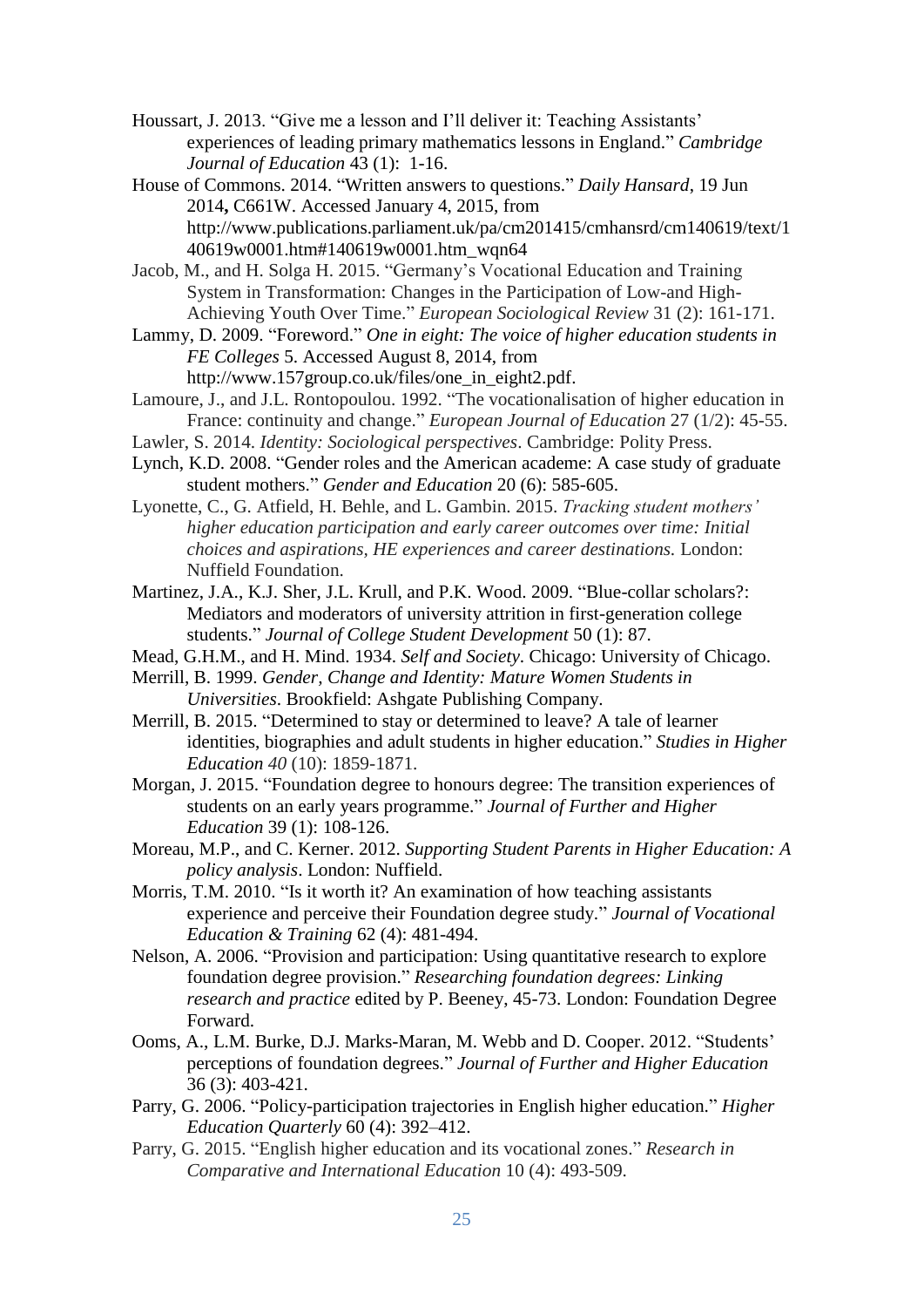- Radford, J., P. Bosanquet, R. Webster, P. Blatchford and C. Rubie-Davies. 2014. "Fostering learner independence through heuristic scaffolding: A valuable role for teaching assistants." *International Journal of Educational Research* 63 (1): 116-126.
- Reay, D. 2003. "A Risky Business? Mature Working-class Women Students and Access to Higher Education." *Gender and Education* 15 (3): 301-317.
- Reay, D., G. Crozier and J. Clayton. 2010. "Fitting in or standing out: Working class students in UK higher education." *British Educational Research Journal* 36 (1): 107-24.
- Richie, J., J. Lewis, G. Elam, R. Tennant and N. Rahim. 2014. "Designing and selecting samples." In *Qualitative Search Practice: A guide for social science students and researchers* edited by J. Richie, J. Lewis, C. McNaughton Nicholls and R. Ormston, 111-146*.* London: SAGE.
- Robinson, D. 2012. "Higher education in further education: Student perceptions of the value of foundation degree qualifications." *Research in Post-compulsory Education* 17 (4): 453-469.
- Simm, D., A. Marvell, R. Schaaf and H. Winlow. 2012. "Foundation degrees in geography and tourism: A critical reflection on student experiences and the implications for undergraduate degree courses." *Journal of Geography in Higher Education* 36 (4): 563-583.
- Snow, D.A., and L. Anderson. 1987. "Identity work among the homeless: The verbal construction and avowal of personal identities." *American Journal of Sociology* 92 (6): 1336-1371.
- Stich, A. E. 2012. *Access to inequality: Reconsidering class, knowledge, and capital in higher education*. London: Lexington Books.
- Stone, C. 2008. "Listening to individual voices and stories the mature-age student experience." *Australian Journal of Adult Learning* 48 (2): 263-290.
- Stone, C., and S.E. O'Shea. 2013. "Time, money, leisure and guilt the gendered challenges of higher education for mature-age students." *Australian Journal of Adult Learning* 53 (1): 95-116.
- Swartz, D. 2012. *Culture and power: The sociology of Pierre Bourdieu*. Chicago: University of Chicago Press.
- Taylor, C. 2014. "Situated learning in practice: Teaching assistants engaged with a work-based Foundation Degree in England." *Journal of Vocational Education & Training* 66 (4): 506-517.
- Tierney, S., and K. Slack. 2005. "Learning journeys: The experience of students working towards a Foundation degree." *Journal of Vocational Education and Training* 57 (3): 375-387.
- Trent, J. 2014. "I'm teaching, but I'm not really a teacher. Teaching assistants and the construction of professional identities in Hong Kong schools." *Educational Research* 56 (1): 28-47.
- Trowman, G. 2006. "Editorial." *Ethnography and Education* 1 (1): 1-2.
- Wareing, M. 2008. "Foundation degree students as work-based learners: The mentor's role." *British Journal of Nursing* 17 (8): 532-37.
- Warhurst, C., D. Nickson, J. Commander and K. Gilbert, K. 2013. "Role stretch: Assessing the blurring of teaching and non‐teaching in the classroom assistant role in Scotland." *British Educational Research Journal* 40 (1): 170-186.
- Webb, R., and G. Vulliamy. 2006. *Coming Full Circle? The impact of New Labour's education policies on primary school teachers' work, a first report.* London: Association of Teachers and Lecturers.